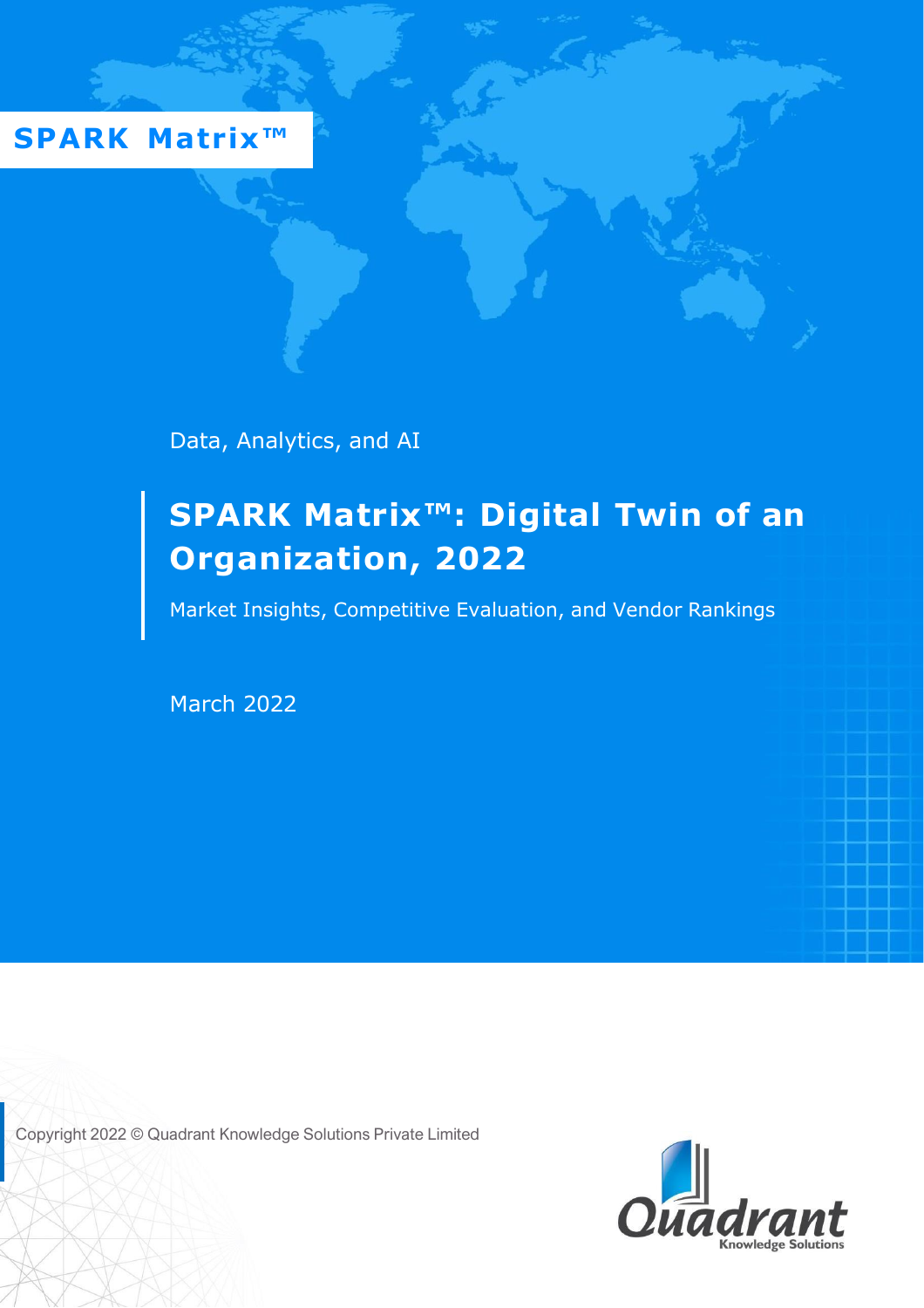# **Table of Content s**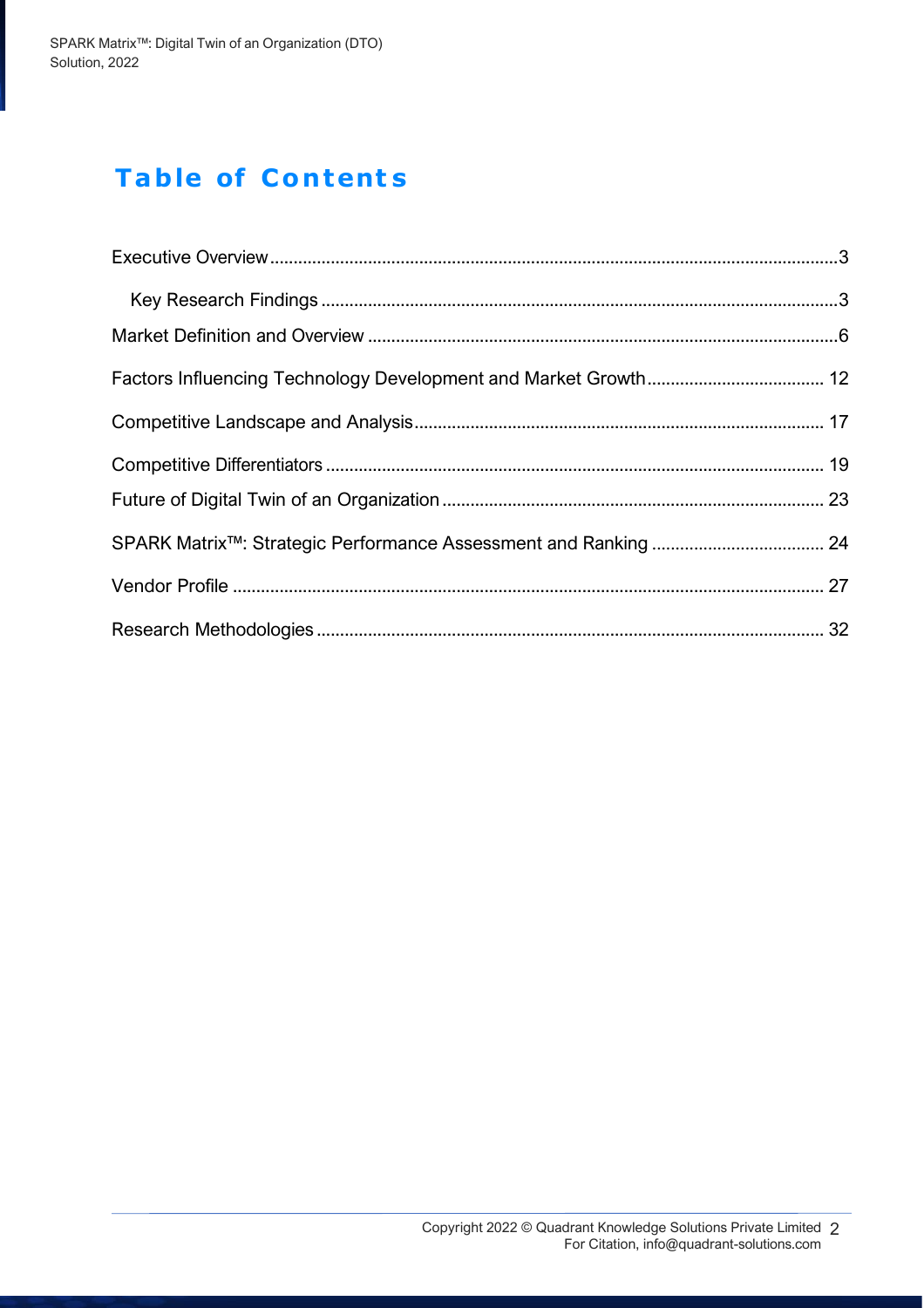### <span id="page-2-0"></span>**Executive Overview**

This research service includes a detailed analysis of the global Digital Twin of an Organization (DTO) solution market dynamics, major trends, vendor landscape, and competitive positioning analysis. The study provides competition analysis and ranking of the leading DTO vendors in the form of the SPARK Matrix. This research provides strategic information for technology vendors to better understand the market supporting their growth strategies and for users to evaluate different vendors' capabilities, competitive differentiation, and their market position.

### <span id="page-2-1"></span>**Key Research Findings**

Followings are the key research findings:

#### **Market Drivers and Trends:**

The digital twin of an organization (DTO) solution market is expected to grow significantly in the next three to five years as most industry verticals are focusing on working on a virtual representation of real processes for organizations' digital transformation. Quadrant analysts believe that technology investments will be driven by the pent-up demand and economic recovery of the key market after the impact of the COVID-19 pandemic. The primary drivers for the adoption of DTO solutions include increasing digitalization across industries, proven benefits of digital twins, increasing support for additional use cases by DTO providers, continued advancements in technologies that support DTO, and such others.

On a global scale, the DTO market is growing rapidly and the primary growth driver for this platform is compelling organizations to contemplate the creation of a 'digital twin' to optimize efficiency while maintaining consistent end-user satisfaction. Companies are now more inclined to adopt a virtual replicative model in the form of the DTO because of the currently limited workforce. The causative factors behind the drop in workforces are a leaner approach by the organizations and the non-availability of the required skill set at a precise time. This would promote the analysis of the given service or product at hand, and digitally rectify any issues that occur, providing a clear idea to the end-user as to what works and what does not, and the reasons for the same. This amalgamation of the actual and virtual space, promotion of deep analytics & newer avenues, planning for the future, and critical insights regarding system functionality. The above-mentioned market trends are expected to play a vital role in improving the penetration rate and overall market growth of DTO solution.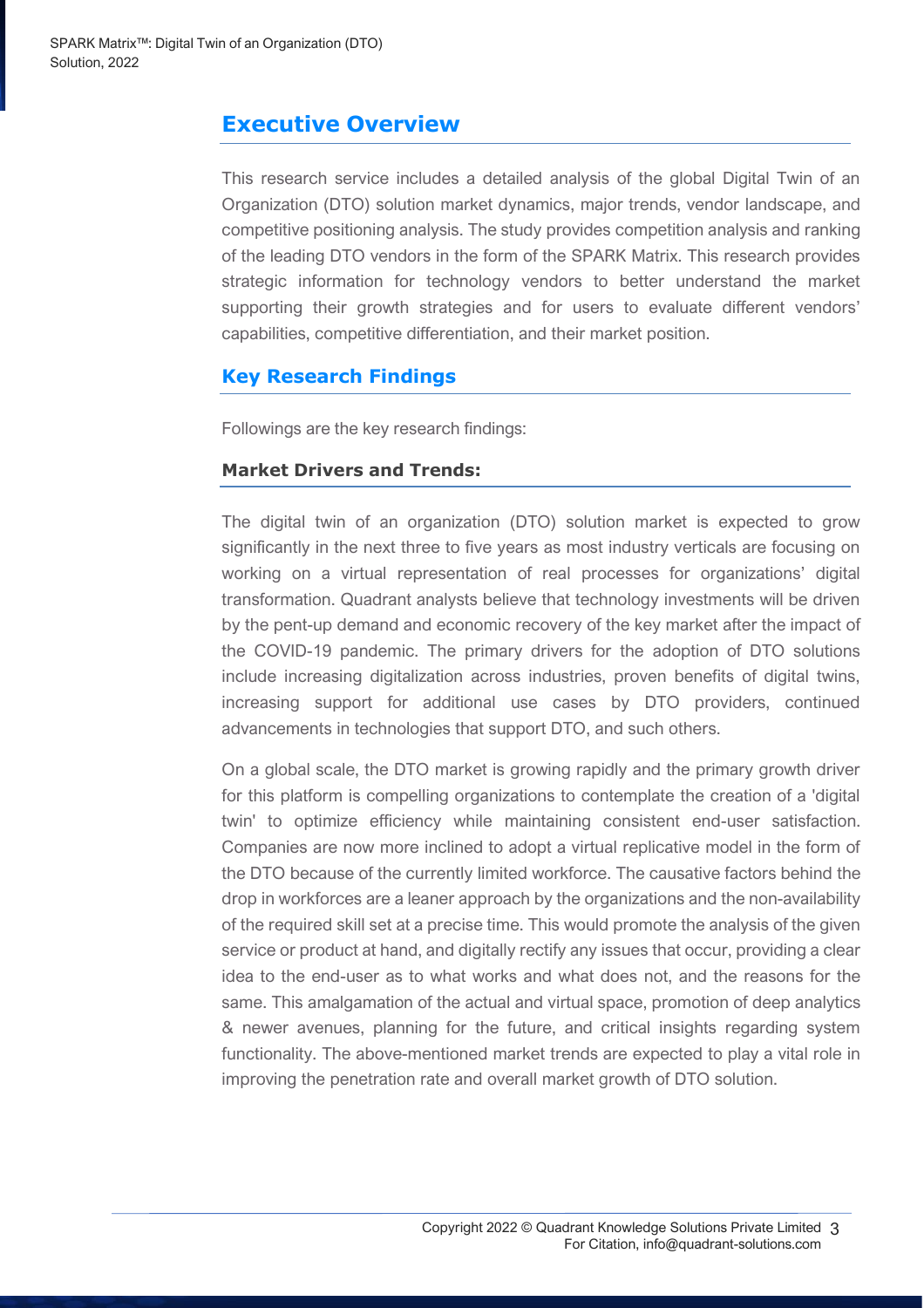### **Technology Trends:**

The technology trends that are driving the growth of the digital twin of an organization (DTO) solution market are:

- DTO solutions help understanding, implementing, and executing changes in the organization's enterprise architecture plan to support business agility and rapid innovation.
- These solutions also enable deep integration of the virtual representation with the physical products through sensors, IoT devices, and artificial intelligence, which provides an enhanced output through software analytical dashboards.
- $\bullet$  In the current digitalized phase, IoT applications can generate data in the form of images, audio, and video. Real-time access to data and intelligence is driven by the continuous and cyclical flow of information and actions between the physical and digital worlds throughout the cycle.
- $\bullet$  It is expected that business models of Industry 4.0 imply complete communication networks between various departments of organizations, suppliers, logistics, resources, and customers in a unified approach.
- Big data analytics, artificial intelligence, and machine learning which will fundamentally transform the way of creating and managing digital twin models.
- $\bullet$  Increase in the simulation will play a primary role in every organizational vertical that allows experiments for the validation of products, processes, systems design, and configuration that can be defined as an operation imitation, over time, of a system or a real-world process.
- DTO solutions are increasingly supporting emerging use cases like customer experience through the increased utilization of IoT devices.
- DTO solutions help increase focus on process optimization and model calibration by utilizing contextual data through process mining technology to provide actual visualization of the product flow.

### **Competition Dynamics & Trends:**

 Software AG, Signavio, Celonis, CANEA, and Cosmo Tech, are the top performers and market leaders in the 2022 SPARK Matrix analysis of the DTO market. These companies provide a robust technology platform with comprehensive functional capabilities and customer value proposition to support the DTO solution.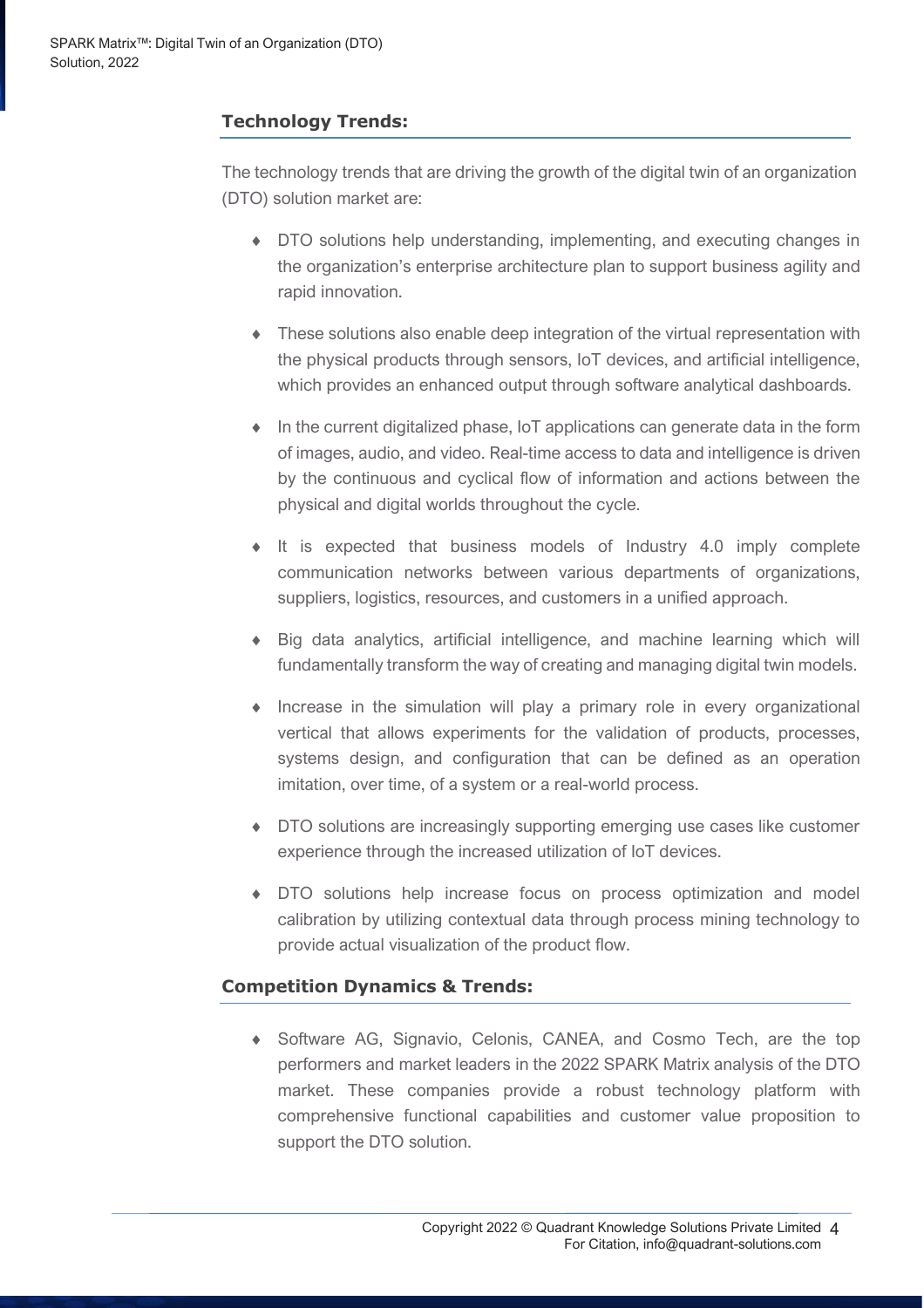The study includes an analysis of other major vendors, including Ardoq, Arrayworks, Bee360, BiZZdesign, BOXARR, BOC Group, BusinessOptix, Holocentric, IBM, iGrafx, Interfacing Technologies, Mavim, Ortelius, QPR Software, and QualiWare.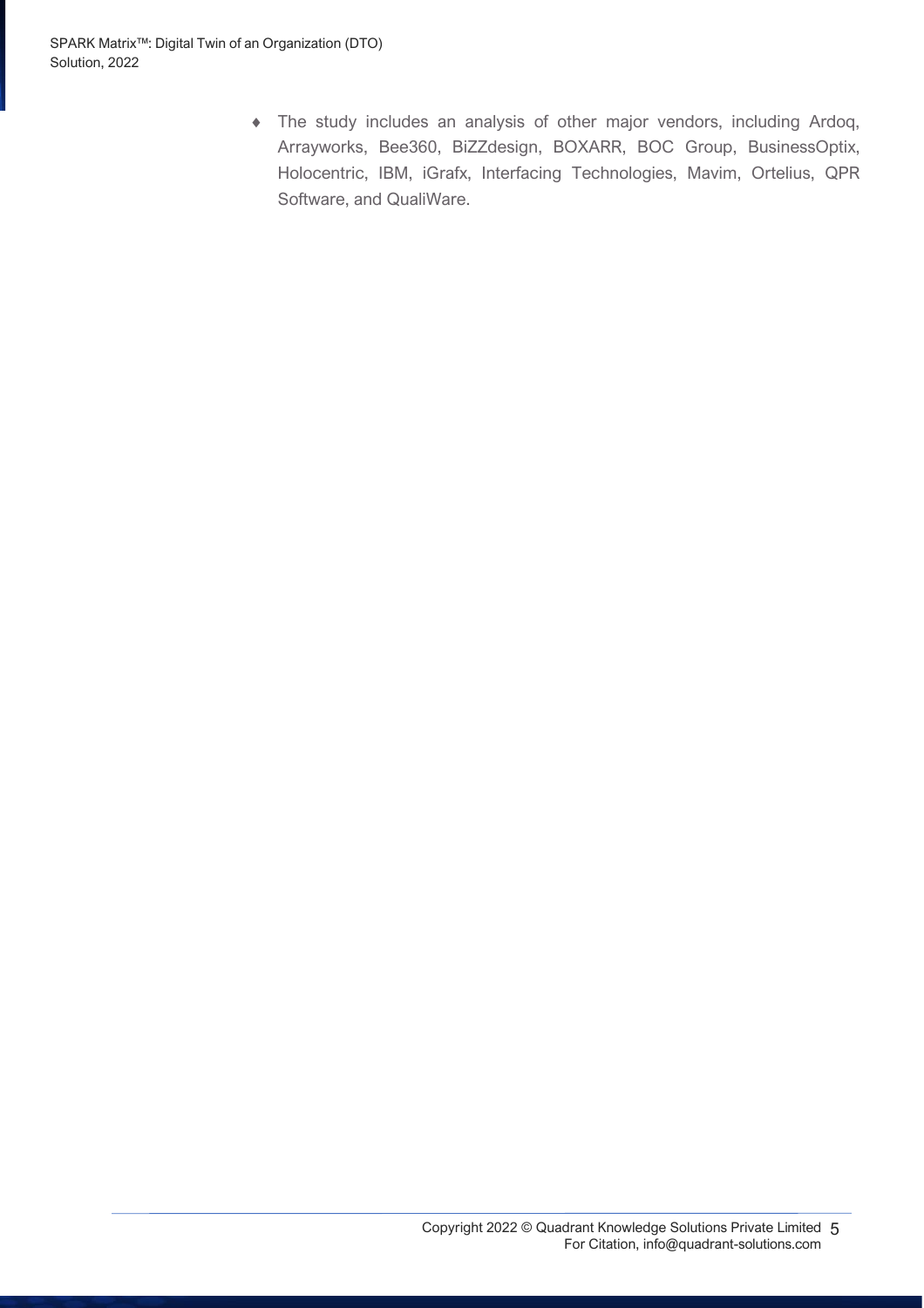# <span id="page-5-0"></span>**Market Definition and Overview**

Quadrant Knowledge Solutions defines "Digital Twin of an Organization (DTO) as the virtual representation of an organizational process, system, applications, products, performance, and business model by gathering operational and circumstantial data which provides a holistic view to enterprise architecture (EA) and technology innovation leaders for prioritizing, planning, monitoring, guiding, analyzing, predicting, and making strategic decisions to deploy complex business initiatives. It thus offers real-time business updates and responses to changes and further allows optimum resource utilization, improving speed and efficiency and delivering elevated customer value."

DTO is the virtual representation of an organization in terms of its processes, applications, business models, strategies, and such others. It enables organizations to build, operate, analyze, and tweak the digital models by offering real-time business updates and responses to changes. It further allows optimum resource utilization, which helps improve speed and efficiency and deliver elevated customer value. A DTO solution typically includes functionalities for comprehensive data integration, process modelling and visualization, process simulation, process monitoring and analysis, communication and collaboration, and process optimization and model calibration. An effective implementation of a DTO solution helps organizations accelerate digital business transformation initiatives, customer experience (CX) and transformation, achieve business and operational agility, and align the organization's vision and goals with business and operational processes, among others.

The concept of a digital twin has been around for over a decade. Digital twins have been used for driving simulations in industries like aeronautics and mining, and to diagnose the working of windmills and engines. A digital twin is a virtual replica simulating a device's physical components and how it functions throughout its lifecycle. The digital twin is a dynamic representation of what is happening in the real world and is synced for real-time adaptability. This pairing of the real and virtual world provides insights that can help prevent downtime, identify new opportunities, and help plan for the future.

A digital twin is a virtual representation of real-world elements created using sensors and 3D modeling. Sensors collect comprehensive real-time data from the physical elements. The data is then used to create a digital duplicate to help teams better understand and analyze real-world things or systems. The key elements of digital twins are as follows: model of a real-world entity, data from the entity, connection between the model and the physical entity, and the ability to monitor and receive notification pertaining to the real-world entity. Data and analytics are the major drivers of digital twins. Digital twin enables all kinds of advanced analytics for predictive maintenance, resource optimization, flow control, product development, and such others.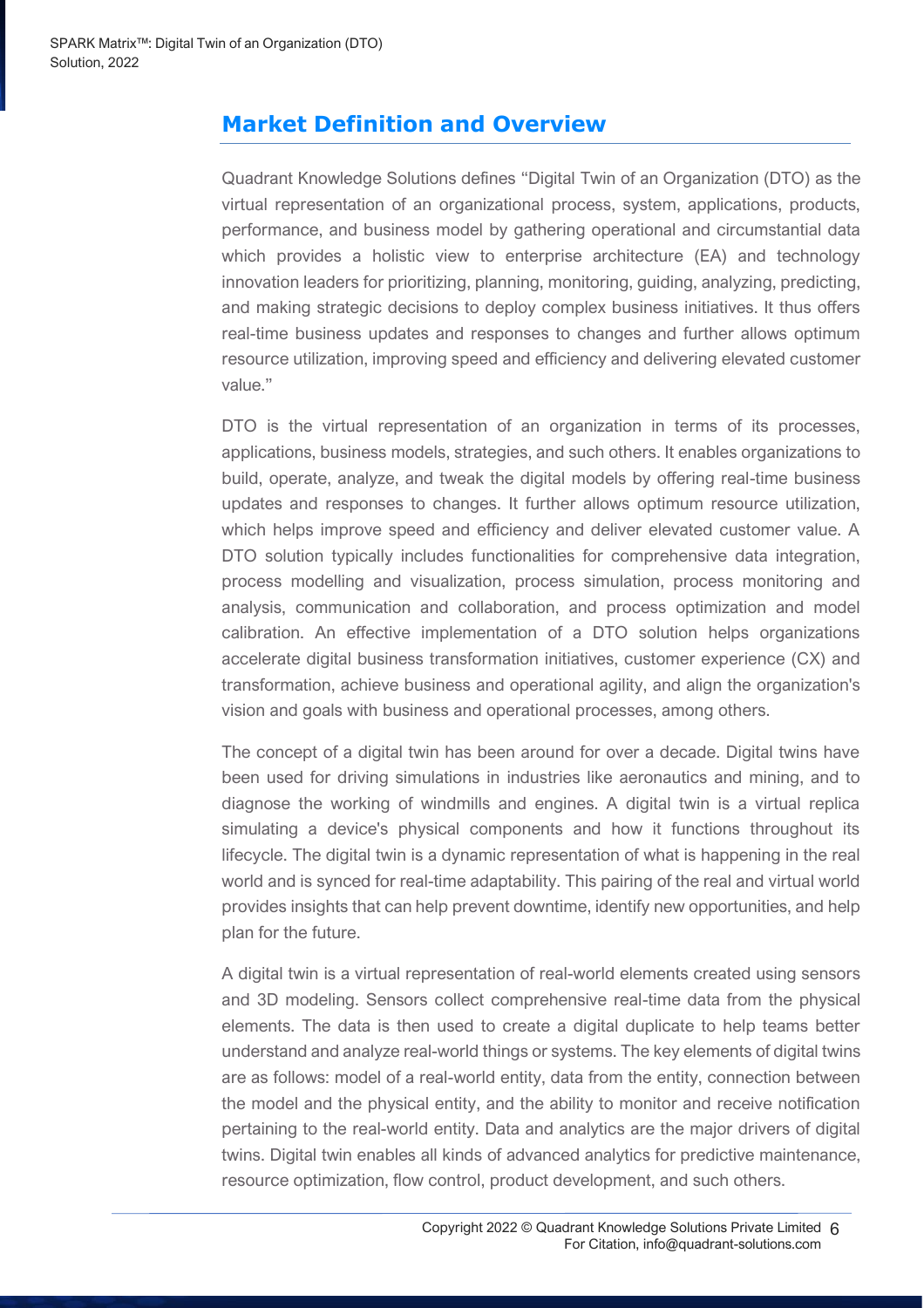With the rise of digitalization, the concept of the digital twin is getting extended from the digital representation of physical objects to the digital representation of the entire organization. Therefore, rather than only focusing on the data from sensors, the data from organizational assets, processes, people, activities, and their interaction can be combined into a holistic digital model of the organization, also known as digital twin of an organization. This combination of virtual and real worlds helps organizations efficiently manage interdependencies and interrelationships between people, processes, and systems, and deal with the challenges of the modern era of digital transformation.

Process mining is one of the key enablers of DTO, as it uses data directly from operational systems and creates a visualization of processes. Process mining also offers contextual data to help see beyond process operations and identify the reasons behind their occurrence. As a process discovery, analysis, and monitoring tool, process mining automatically discovers and connects current data with the preexisting data to provide the actual visualization of the process flow. Through its root cause analysis, process mining monitors the performance and reflects the causes of inefficiencies and bottlenecks in the process. It automates the simulation process and continuously monitors the KPIs defined by the organizations, allowing digital optimization and digital transformation of the organizations. Hence, a DTO solution offers process mining capabilities like comprehensive data aggregation, process modeling, data mining, deriving business rules, and running simulations.

#### **Creating a Digital Twin of an Organization:**

The first step in creating a DTO is developing an accurate and comprehensive virtual representation of the organization. Once the model is created and loaded with data, teams can analyze this data to learn more about systems, processes, and areas of concern. Although creating a DTO requires a robust platform and extensive enterprise architecture, it offers a strong value proposition to constantly changing and developing businesses. A DTO solution allows organizations to anticipate issues and make adjustments before implementing the changes in the real world. The solution also provides insights into the organization's functioning and identifies areas of inefficiency. A DTO offers strategic planning, optimization of resources/processes, insights, and alignment of business goals and operations by leveraging the extensive pool of data.

Some of the major DTO functionalities include data ingestion & management, process modelling & visualization, simulation, analytics & reporting, real-time monitoring, continuous feedback & improvement, support for integration & collaboration, and a 360-degree holistic view. The following is the description of each DTO functionality:

 **Data Ingestion and Management**: A DTO platform offers comprehensive data management capability, which includes ingestion of historical data from multiple storage locations and databases, data preparation, and data storage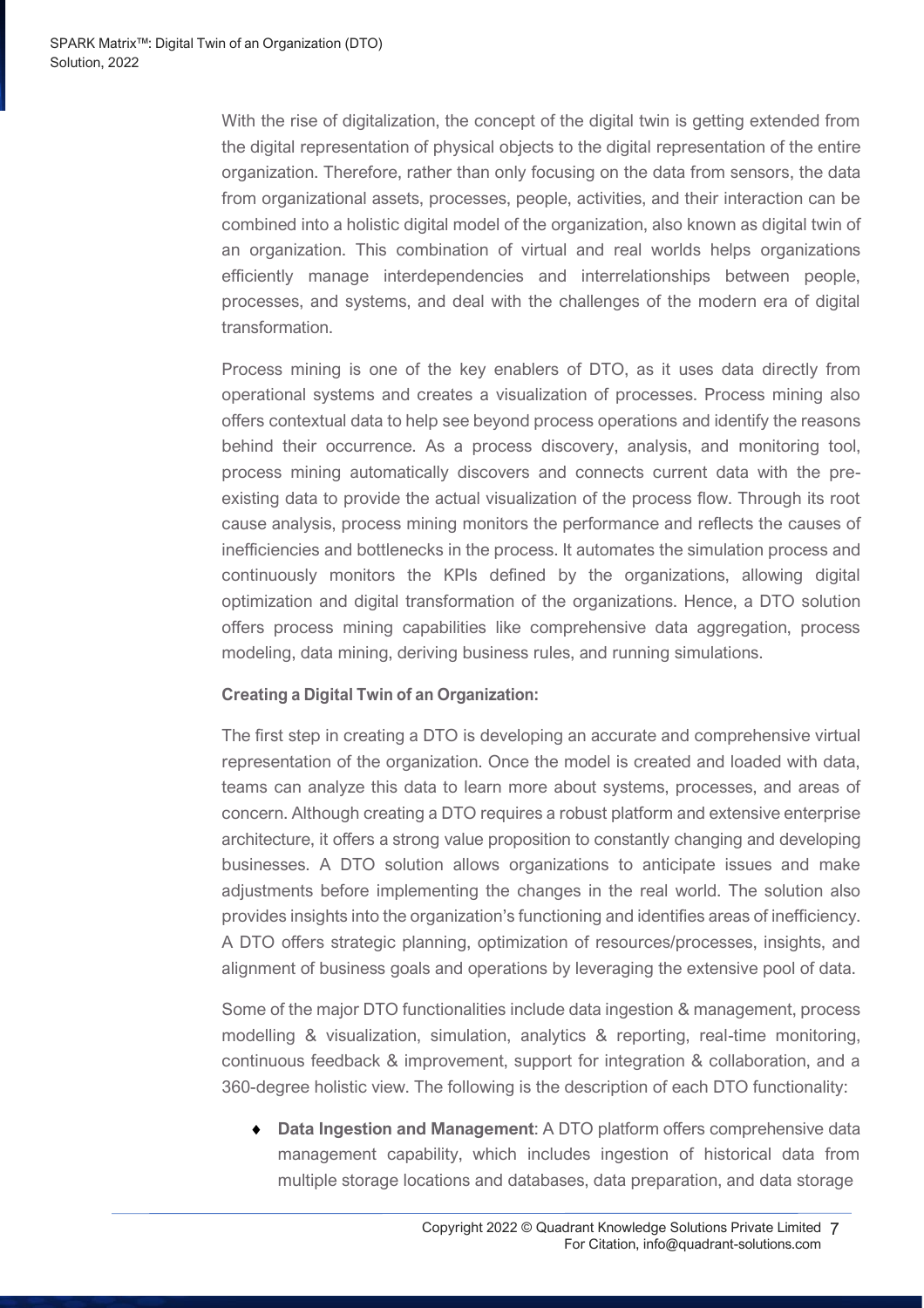and management to preserve time-stamped data. It also imports data from dynamic operational systems and subsystems. A DTO solution integrates relevant operational data from enterprises, including product portfolio data, customer experience data, performance data, resource cost sheets, technology lifecycle data, and others. An efficient DTO must gather real-time data from multiple sources like IoT devices, sensors, connected customers, connected employees, connected operations, supply chains, and such others. Additionally, the vendors also offer assets management to forecast asset conditions and optimize asset management strategies with a tactical and realistic plan. The risk management feature also enables organizations to optimize scenarios and plans to achieve a balance between risks, costs, and quality of service.

- **Process Modelling and Visualization**: One of the key capabilities of a DTO is offering robust modeling functionality with accurate digital visualization of all real-world entities related to the organization. A DTO should provide modeling of resources (such as machines, IT systems, and people), business operations, customer interactions (through customer journey maps), organization's offerings (products, services, and information), and such others. DTO solution vendors are increasingly offering advanced data visualization tools beyond basic dashboards and standard visualization capabilities to include interactive 3D visualization and AI-enabled visualization. It also supports the visualizations journey and ROI calculations in standard charts and tables to enable crossfunctional, fact-based decision making. The DTO platform also supports model types such as BPMN process, customer journey, data model, value stream, tasks model, operating procedures, and enterprise architecture. Moreover, the platform predicts process modelling deviations using machine learning for specific use cases by leveraging the power of AI.
- **Simulation:** Simulation is one of the key drivers fueling the adoption of DTO by various organizations. Simulation allows the replication of complex business processes providing a realistic view of the organization's process, systems, and business model. It also enables the organization to experiment with various 'what-if' scenarios before actual process execution. It further allows the users to simulate and gauge the impact of their decisions on each aspect of the business model. The DTO platform enables users to create various improved and innovative models and run scenarios to understand the potential impact and choose preferred transformation paths. It provides step-by-step implementation instructions for short, mid, and long-term actions plans. Furthermore, the "what-if" simulations and "how-to" optimizations allow organizations to compare and simulate alternative scenarios, ensuring efficiency and uniformity across the value chain.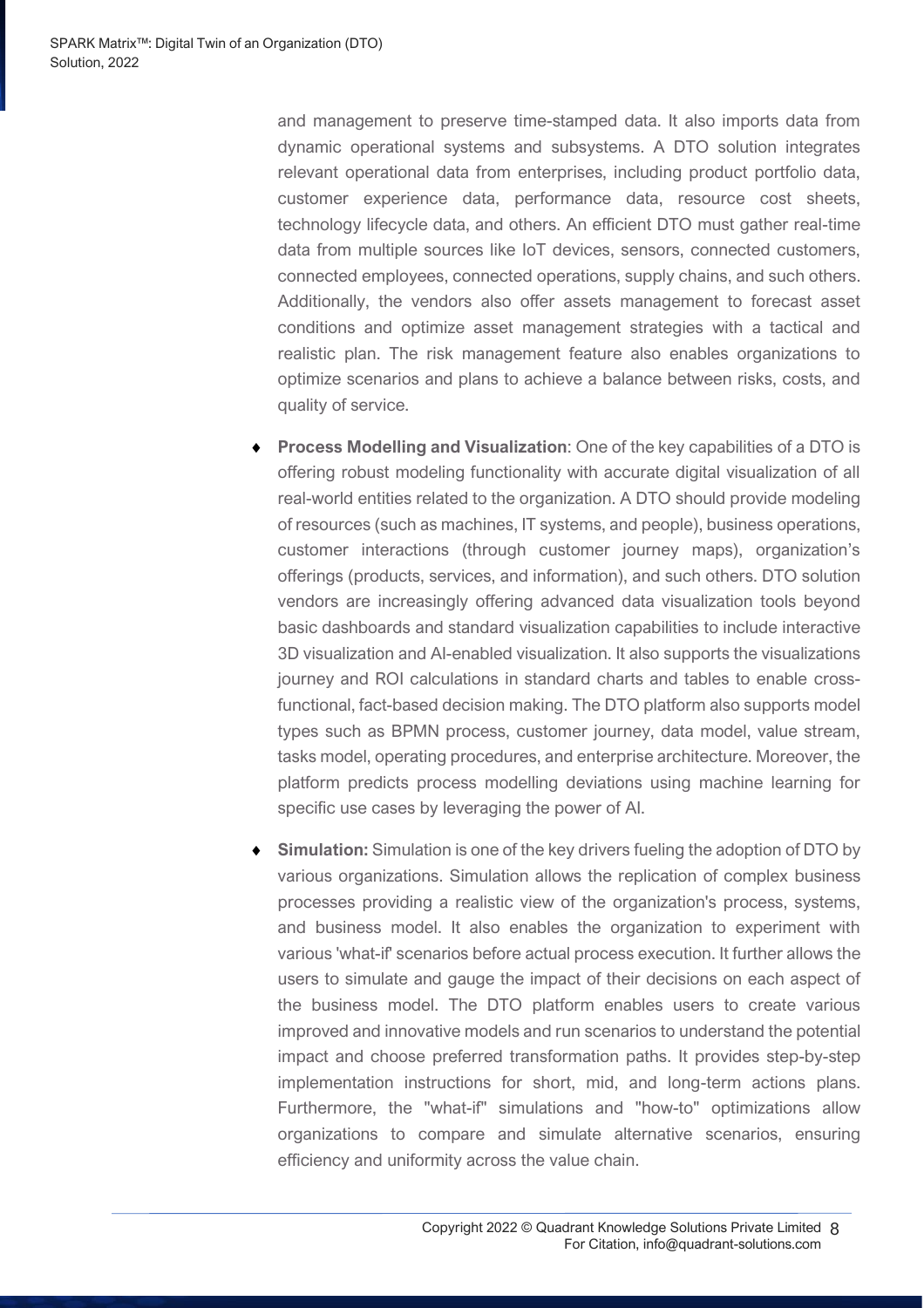- **Analytics and Reporting**: A DTO solution aggregates and feeds data into advanced analytics algorithms to derive insights for sound decision-making. Analytics offers suggestive measures and potential improvements to drive desired results by combining the past and present data. Analytics also monitor the time taken to perform the processes and track whether processes follow the prescribed paths to meet compliance obligations. A DTO should enable all kinds of advanced analytics for predictive maintenance, resource optimization, flow control, and product development. Advanced analytics capability is powered by artificial intelligence and machine learning algorithms. The vendors also support the dynamic comparison of "as is" process models with a best practice library of processes created by identifying process drift and potential improvement opportunities. Additionally, the platform supports visualization of models and associated data collected from process metrics, change opportunities, KPI impacts, and transformation performance in an intuitive dashboard to make decisions.
- **Real-Time Monitoring**: A DTO solution should offer capabilities for continuous real-time monitoring and calibration. A DTO offers real-time monitoring of multiple assets, KPIs, and business process operations through dashboard representation. Any changes in the real-world environment should be fed into the digital representation to calibrate the model for effective real-time insights. Real-time monitoring makes the DTO solution robust and failure-proof and enables the users to take remedial actions, which can also be done remotely. The platform offers early alerts of potential bottlenecks in the production line to understand what actions need to be taken. The platform is also equipped with notification, alerting, and triggering capabilities for sending emails, text messages, or other alerts. It also exports and shares results with configurable and customizable visualization dashboards to align and meet stakeholders' expectations. Lastly, this capability allows users to view live insights on process models and journeys to improve process mining and modelling.
- **Continuous Feedback and Improvement**: Real-time data addition, processing, and continuous analysis are of paramount importance for the efficient functioning of a DTO system. The simulations that are undertaken are based on assumptions conforming to many parameters. Time and the demands of the real-time change in events can distort the values of these parameters. The system needs the flexibility to accommodate deviations, uncertainties, and changes in values based on human effort. Hence, the DTO offering needs a provision for continuous feedback supply, which would enhance the output provided and result in continuous improvements in the current predictive models, resulting in more accurate insights.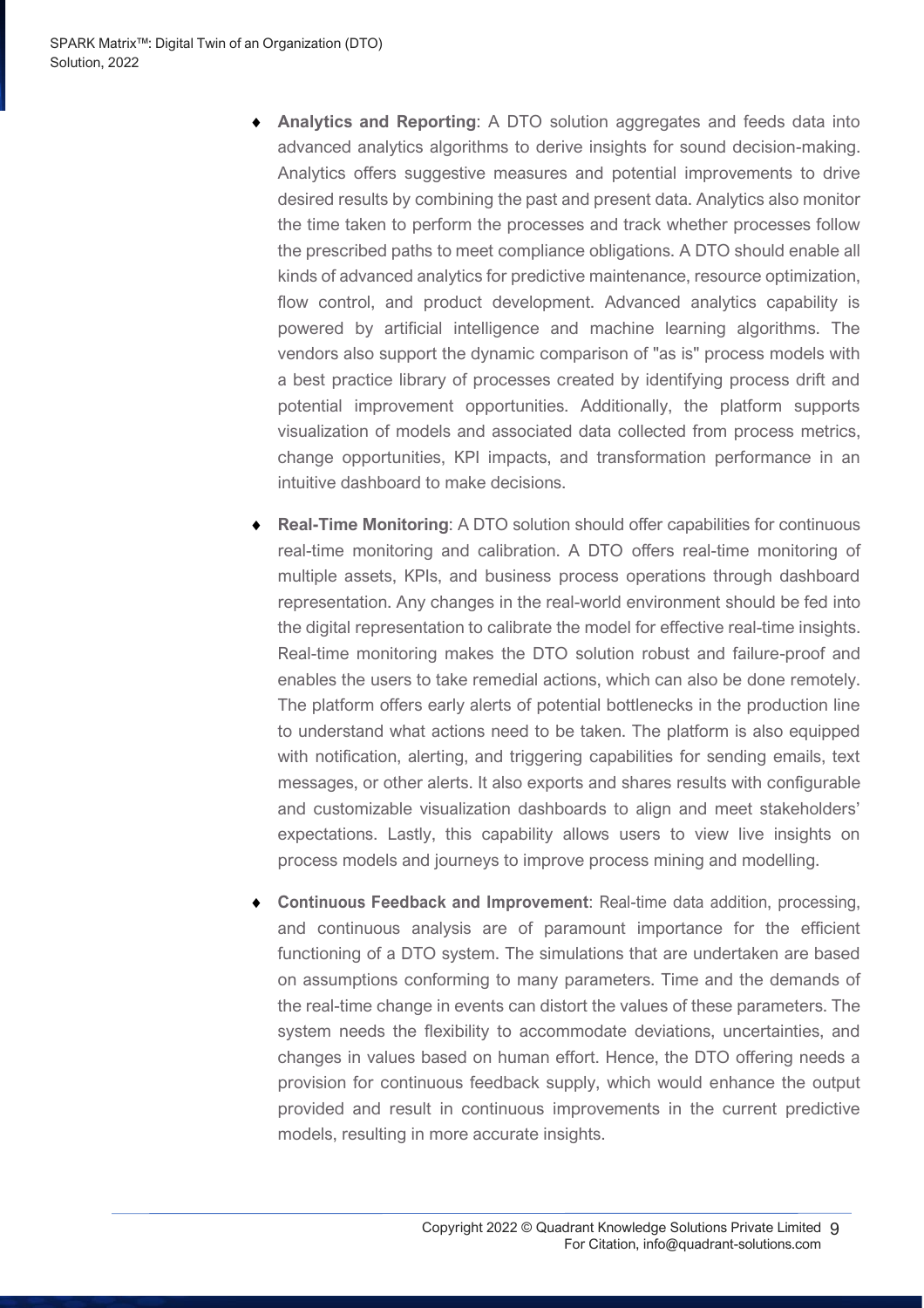- **Support for Integration and Collaboration**: The DTO solution should support seamless, real-time, and bidirectional integration between the physical process and the digital platform. The integration allows multiple activities, tasks, complex processes, and various workflows to connect and interact with sensors and actuators to gather information in real-time. Integrating with system applications helps track and monitor the process status through smartphones and other devices. A DTO solution should support integration with various high-volume, real-time data sources and integrate with IoT, AI, ML, and other technologies. The platform also offers collaboration tools that allow users to comment and discuss, which enables the staff to provide feedback on processes and workspaces, along with connecting to internal and external stakeholders.
- **360-degree Holistic View:** The vendors are offering comprehensive platforms that integrate all the different organizational areas to provide a holistic view of the entire organization. They also offer seamless integration of expert systems with solutions like information technology service management (ITSM), customer relationship management (CRM), project and portfolio management (PPM), along with collaborative tools like Microsoft Teams and Slack for internal and external stakeholder communication which provides a bird eye view on all the ongoing organizational processes. Thus, the vendors are offering holistic, dynamic, and connected digital replicas to simulate entire business ecosystems.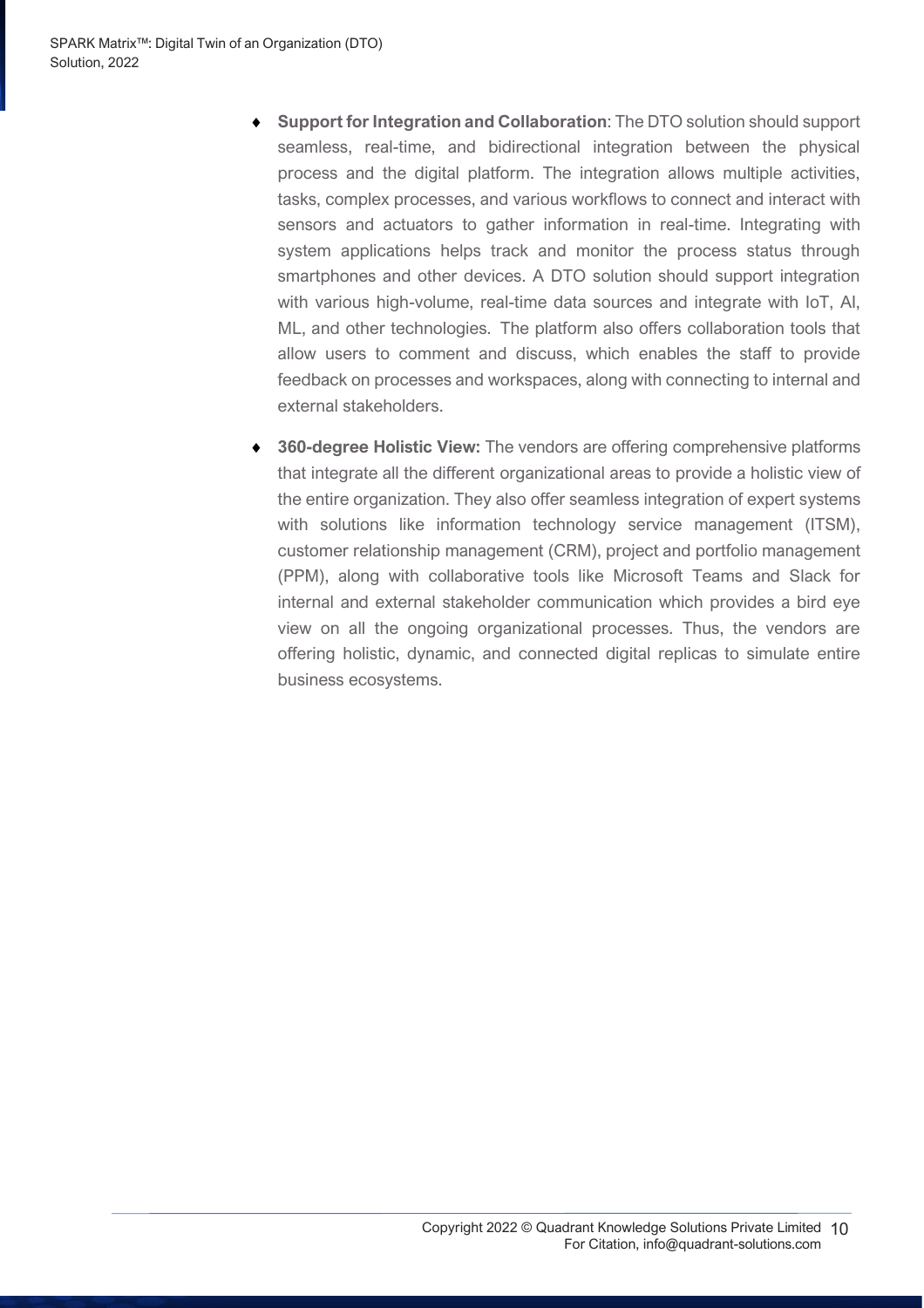



Source: Quadrant Knowledge Solutions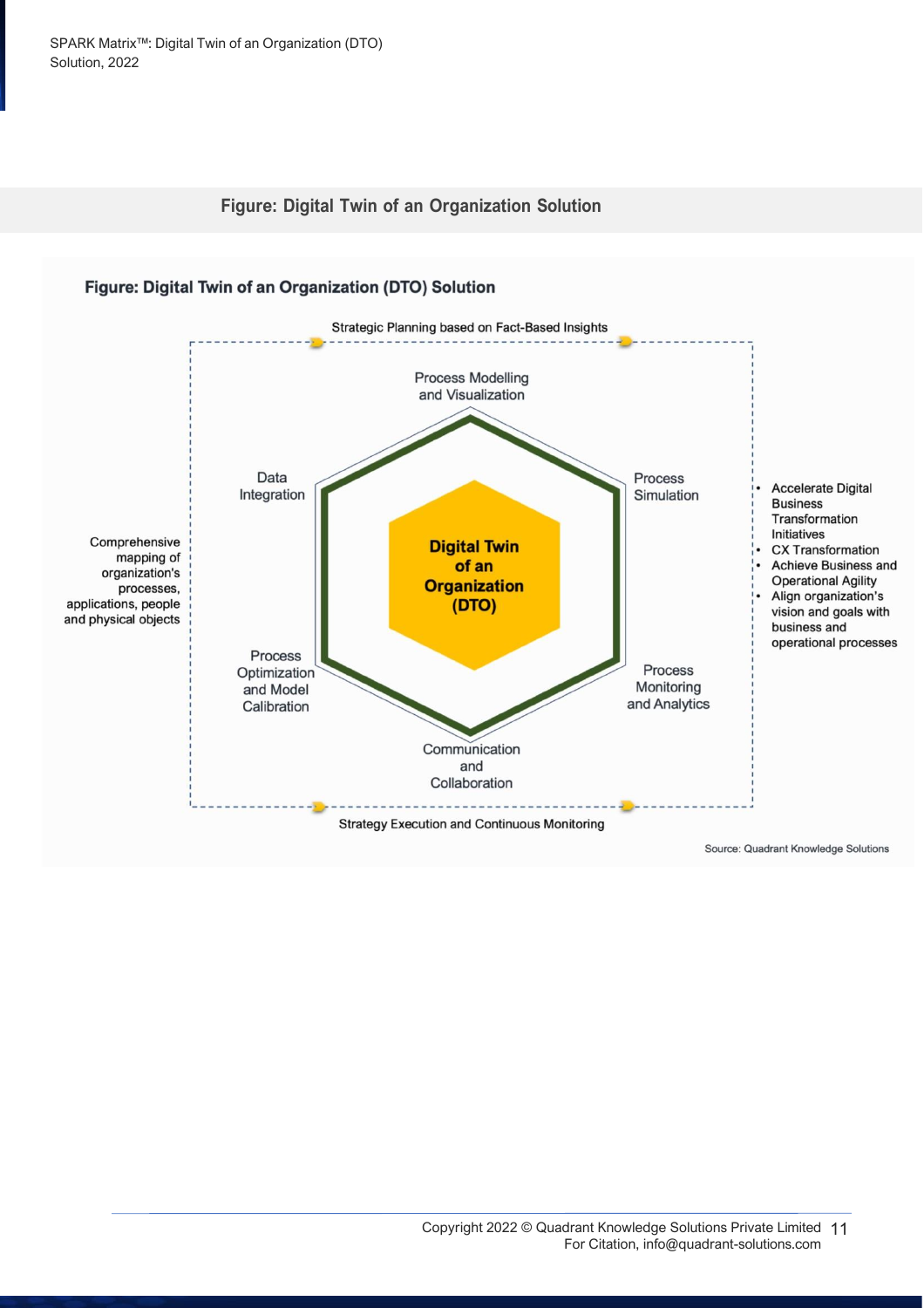### <span id="page-11-0"></span>**Factors Influencing Technology Development and Market Growth**

Following are the dominant technology and market development factors influencing the overall global Digital Twin of an Organization solution and market growth:

### **Organizations are Increasingly Adopting Digitalization Initiatives**

The technological developments over the last few decades have transformed businesses globally. Collectively, companies are increasingly becoming aware of the usage and benefits of digital transformation. However, a few organizations have been able to translate the visualized potential of digital adoption into reality. Connected technologies and the industrial internet of things (IIoT) ensure that a majority of the organizational processes are inter-connected and in sync with the central system administrator and network, creating a harmonious operational process across different departments. With the rise of digitalization initiatives amongst organizations globally and the proven benefits of continuously monitoring and optimizing the operational processes, DTO technology is witnessing adoption at a faster pace.

### **Emerging Technologies of AI & ML are Powering DTO solution for Smarter Business Decisions**

DTO is created as a virtual extension to the business process and for optimizing the operational process under consideration. DTO offers deep analytics into the business operating cycle to provide future suggestions for decision-making and conclusive reasoning for the same. DTO can also be utilized for predicting the entire business functionality virtually. This assists in visualizing and streamlining every detailed aspect associated with business operations including people management, infrastructure management, asset management, and technology & network management. The predictive analysis requires the collation of huge data sets, which can be procured from multiple systems and processes continuously and in real-time. Thus, the use of advanced data modeling, predictive data analytics, smart data analysis, interactive data visualization, and advanced technologies like AI and ML greatly support the creation and maintenance of a robust DTO system. Additionally, the DTO solution has the ability to interpret and analyze the data captured by IoT and sensors while identifying the anomalies to identify the root cause of the errors. It also makes repeated use of learned data in the process to enhance productivity and provide valuable insights and recommendations for the users. Moreover, businesses can utilize the predictive maintenance capability of the DTO solution to eliminate breakdowns and outages by enabling the professionals to analyze maintenance workflow, including testing with all sorts of possible fault conditions and take actions to solve it.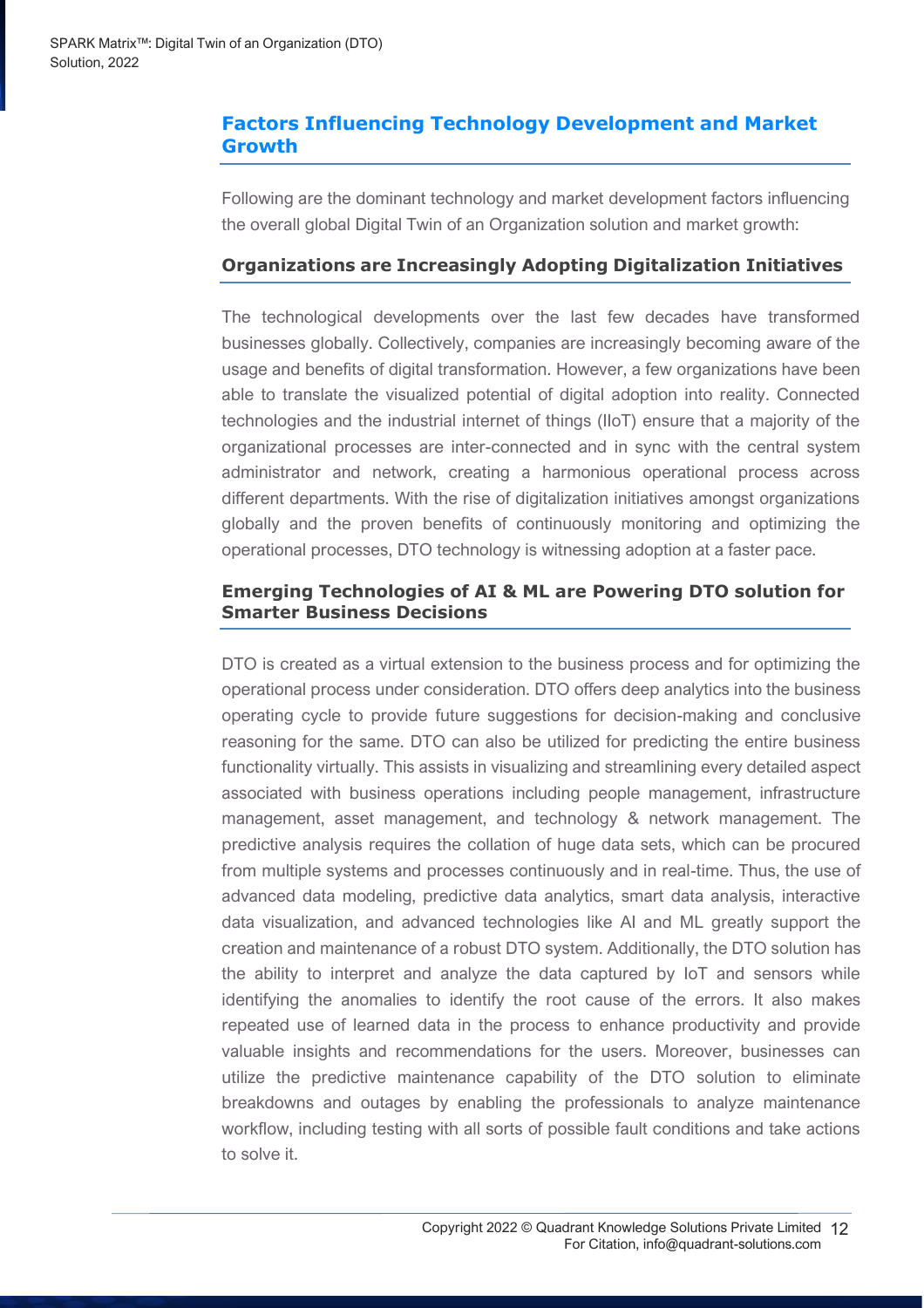### **DTO Solutions are Increasingly Supporting Emerging Use Cases like Customer Experience and IoT**

DTO provides a holistic understanding of the organizational functionality along with a digital overview of the organization with complete enterprise visibility while optimizing the processes, streamlining system configuration, and accommodating human behavior and interactions. Thus, a DTO can be further utilized to design ergonomically efficient systems and business processes while keeping the customer requirements as a focal point. Elevated end-user experience ensures increased sales, business value proposition, brand value, and overall recognition. Companies realize they need to emphasize on increasing the quality of the overall customer experience.

There is a notable shift from operational excellence and performance management for DTO use cases to accommodate customer experience use cases, and the related increase in IoT use cases as well. A customer-centric approach also guarantees customer loyalty. Hence, DTOs designed for collecting, incorporating, and executing real-time customer feedback would ensure exponential business growth. Additionally, with the advent of internet penetration into every walk of human life, including handheld devices, the boundary between systems and humans is diminishing, and people are connected to the internet 24\*7. Hence, DTOs are being deployed for a variety of use cases, including software provisioning, gateway management, simulations, semantics, access control, historical data analysis, and device access & communication, amongst others.

#### **Technology Landscape, Vendors' Capabilities, and Organizations' Infrastructure is Constantly Evolving to Support Advanced DTO Solutions**

Organizations are warming up to the idea of DTO implementation and generally prefer a scaled-down version of the actual DTO model initially. This version includes all the key features like implementation scalability, performance analysis, destination mapping, and real-time decision making. The scaled-down DTO promotes the creation of KPIs, plans for implementation changes, and performance monitoring systems, amongst others. Developing a DTO necessitates a strong enterprise-scale architecture and a robust platform, ensuring multiple scales of returns and providing the company with a decisive competitive edge.

The underlying technological infrastructure should be advanced enough to support constantly evolving simulation and modeling capabilities to enable the development of constantly upgraded DTO across the organization. Additionally, better interoperability across the systems & network hierarchy would ensure a smoother flow of information and data across the organization, enabling easier prediction and replication of existing systems. Upgraded computing infrastructure, along with the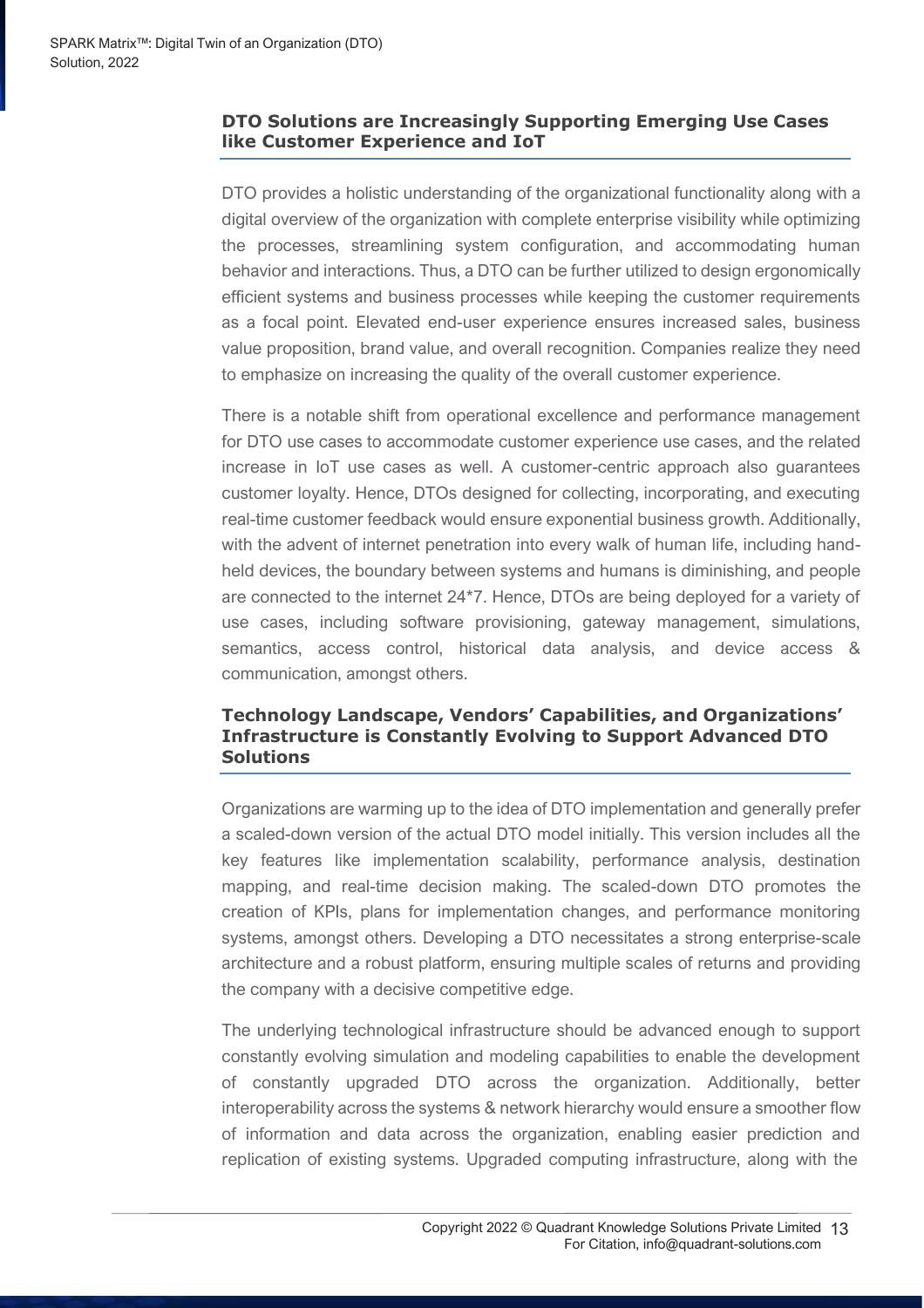availability of modern, cutting-edge tools & software and better interoperability, is driving the adoption of DTO amongst organizations.

### **Balancing the Inside-out and Outside-in Perspective**

In the current business operation scenario, balancing customer requirements and organizational offerings is quite important. A skew either toward the customer aspect by focusing excessively on customer expectations, or toward the organizational aspect by focusing on organizational capabilities, can lead to disastrous implications for the organizational life cycle and end business goals. Customers need to be at the center of all the designs, processes, communications, systems, and policy decisions. However, only adopting a customer-centric approach might lead to a gap between the organizational offerings in terms of the companies' strengths and the customers' wants. Likewise, if the organization decides to focus solely on its offerings depending on its capabilities and disregard the customers' desires, the company might end up offering a quality product that could witness a low demand in the market. Thus, a balance between the two strategies is essential to bring together the best of the product offering in the precise market where there is a high demand for the same. This can be achieved by making use of DTO which provides in-depth analysis with regards to the organizational process and functioning and the customers' requirements.

### **Increase in Adoption of Cloud-Based Storage**

Nowadays, different industry verticals are increasingly utilizing IoT for business transformation and aiming for digitalization across business processes and operations. This trend plays an important role in creating a DTO solution that integrates the virtual with the physical world. Thus, the businesses are understanding the importance of connecting devices and are increasingly adopting technologies that can connect business operations efficiently and quickly. As the business runs on various processes and operations, it generates a large amount of data through IoT, sensors, and other devices that are installed in the physical world to run a simulation on the virtual world to make better business decisions and improve the process. Thus, the adoption of cloud-based storage is becoming one of the major trends that businesses will adopt to store a variety of data in one place. The DTO offers the flexibility to integrate various technologies and processes for creating a digital thread that will standardize the complete processes and provide optimum outcomes.

### **Improving Enterprise Architecture Model by Utilizing DTO**

The organizations are applying the concept of DTO in IT system management, enterprise architecture, and strategy design. Integrating the conventional enterprise architecture models with real-time operational information supports improved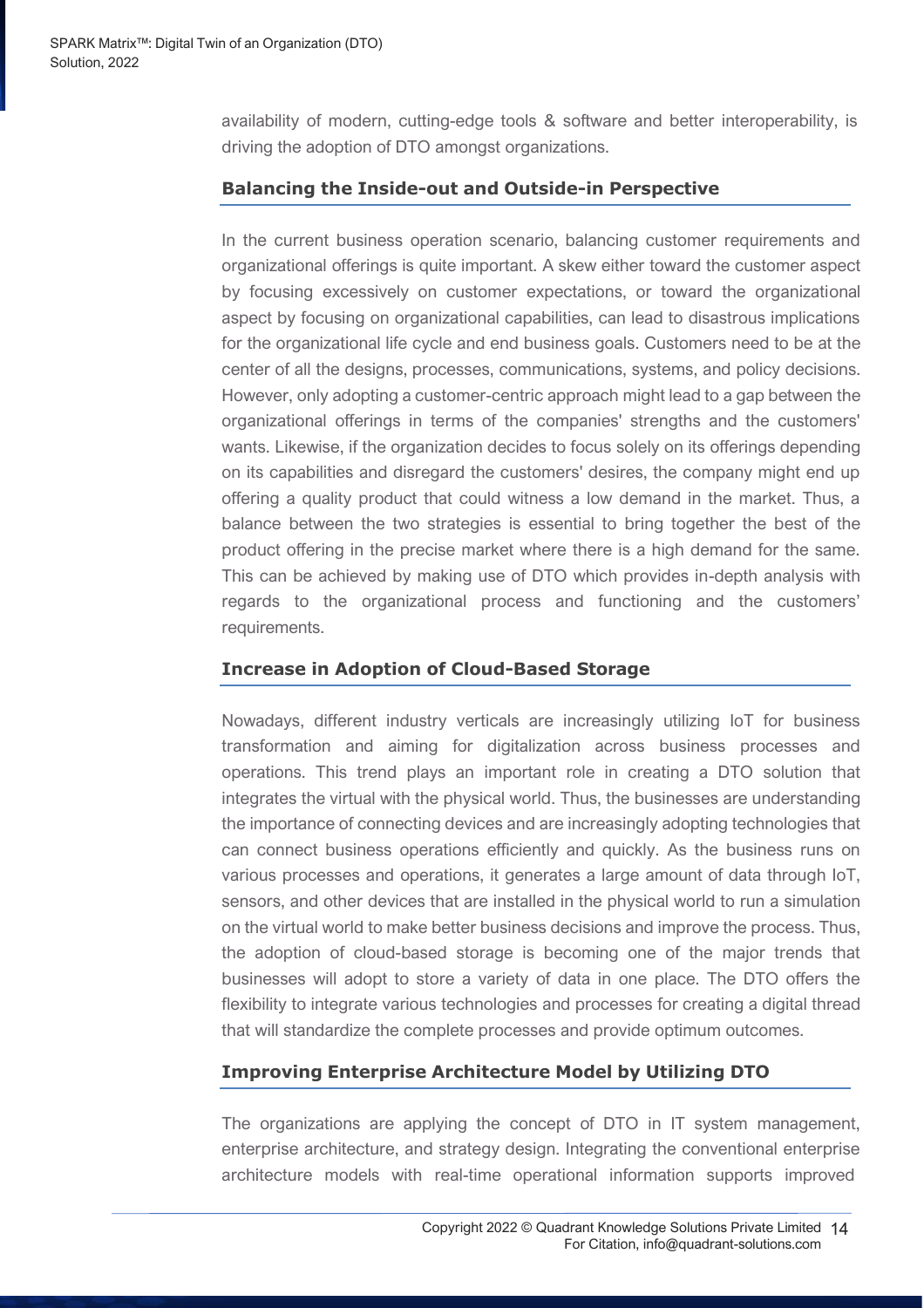enterprise decisions. DTO solution is utilized to improve traditional enterprise architectural models of the organization through a detailed analysis of the processes to increase efficiency, maximize process optimization, and reduce risks of failure. The DTO provides a continuous feedback loop between traditional enterprise architecture (EA) models and the operational data of the organization that allows users to know project execution time, transformation management, opportunity costs, ROI estimation, the number of people involved in a project, and many other factors. Thus, DTO enables organizations to combine traditional architecture information with the operational information to gather this data for making business decisions quickly and effectively.

### **MegaTrend and Technology Convergence: The Convergence of Automation, Machine Learning, and AI**

### **Figure: MegaTrend and Technology Convergence** The Convergence of Automation, Machine Learning, and AI



DTO vendors are leveraging automation, machine learning, and AI in automating several organizational processes to improve operational efficiency, resource utilization, and productivity. As per Quadrant's analysis of the overall market, DTO technologies are becoming collaborative, automated, and intelligent. The adoption of automation, machine learning, and AI is amongst the most significant trends and is expected to influence several technology markets during 2022-2025. Machine learning and artificial intelligence are expected to drive the next generation of data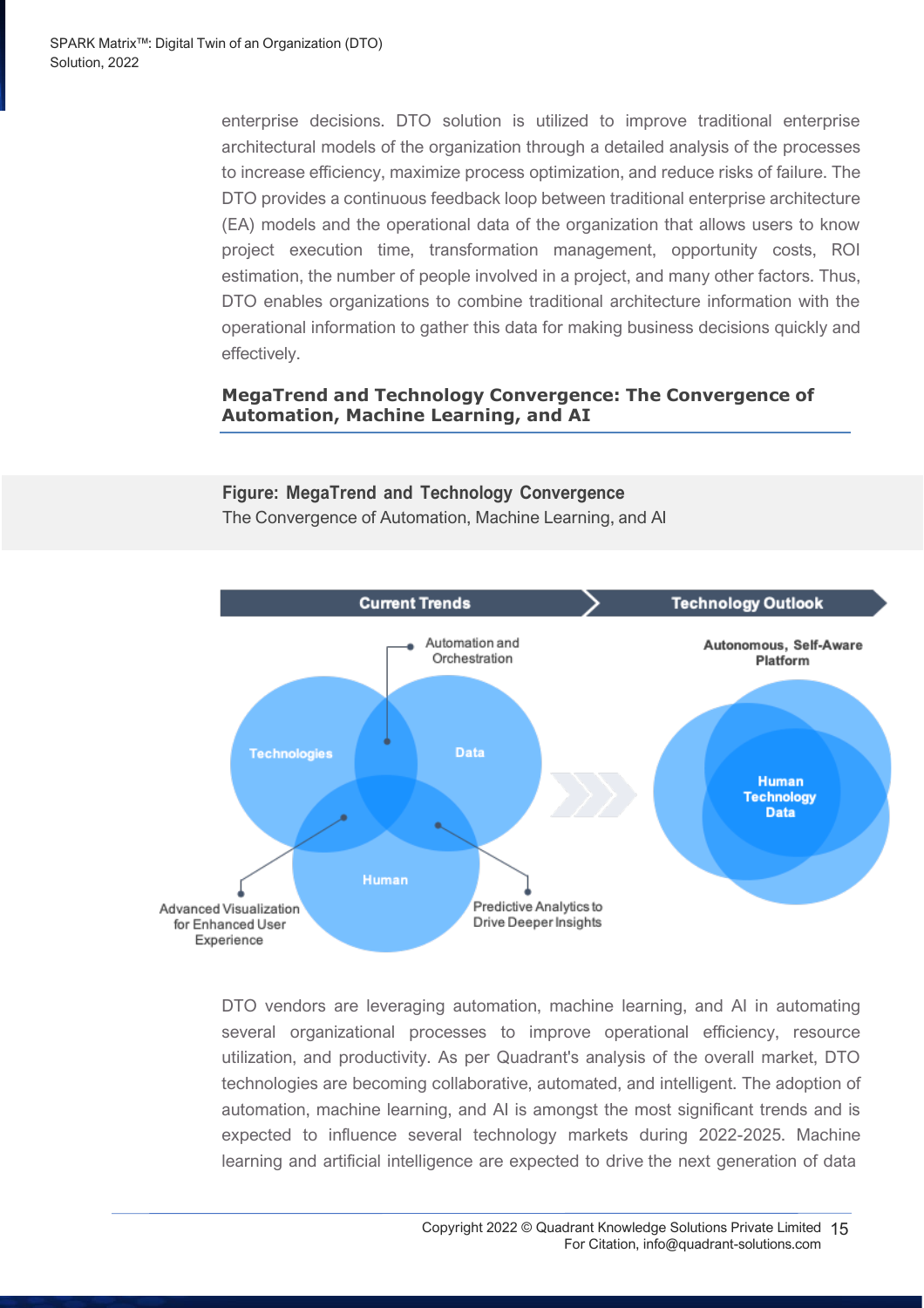management and analytics solutions with the emergence of self-aware platforms that integrate human, data, and technologies.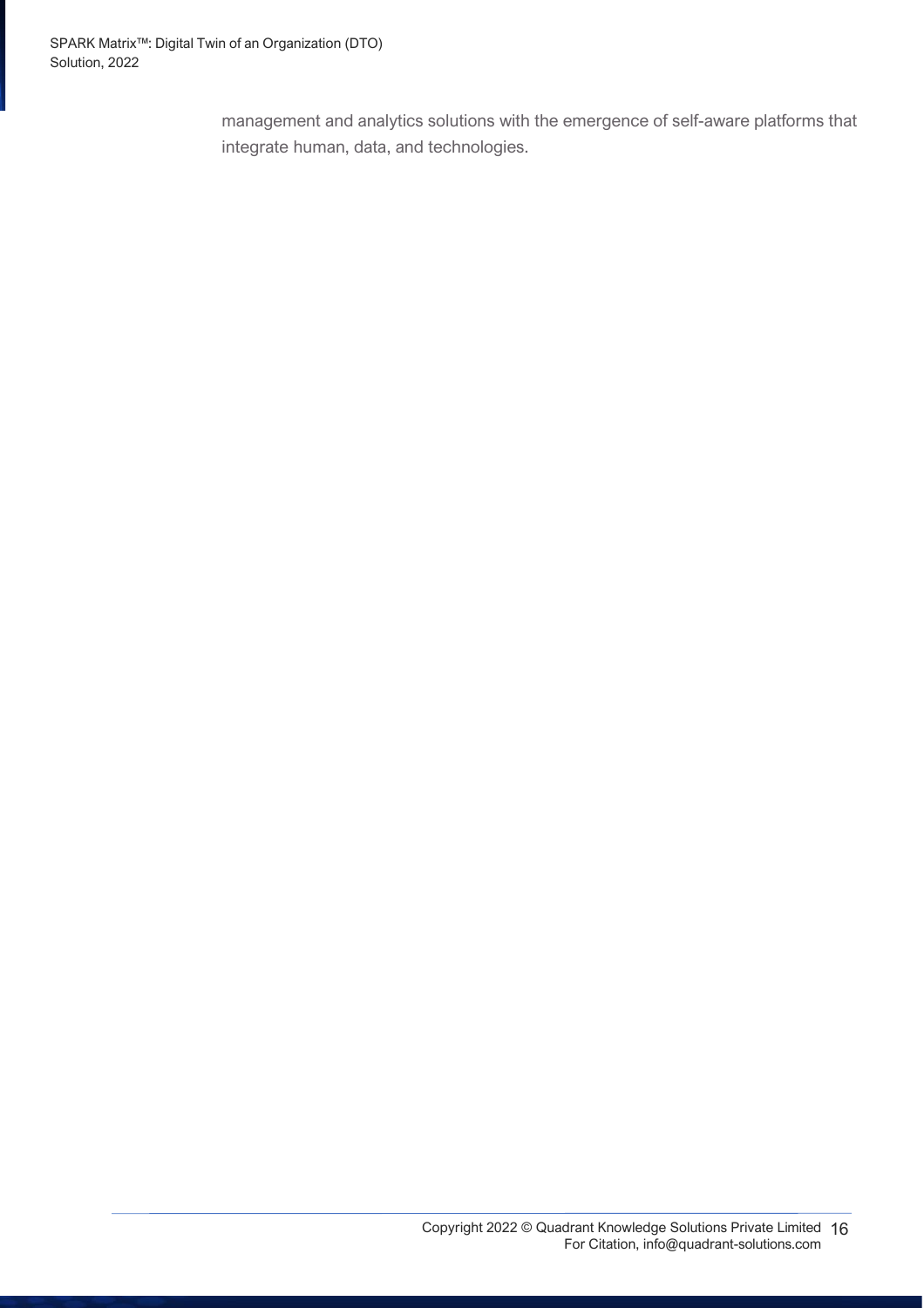# <span id="page-16-0"></span>**Competitive Landscape and Analysis**

Quadrant Knowledge Solutions conducted an in-depth analysis of the major DTO solution vendors by evaluating their products, market presence, and customer value proposition. The evaluation is based on primary research with expert interviews, analysis of use cases, and Quadrant's internal analysis of the overall DTO market. This research study includes analysis of various key vendors including Ardoq, Arrayworks, Bee360, BiZZdesign, BOXARR, BOC Group, BusinessOptix, CANEA, Celonis, Cosmo Tech, Holocentric, IBM, iGrafx, Interfacing Technologies, Mavim, Ortelius, QPR Software, QualiWare, Signavio, and Software AG.

DTO solution market is steel in the emerging stage with the presence of a variety of vendors supporting the digital twin of an organization solution. Global DTO solution market constitutes vendors specializing in Enterprise Business Process Analysis solution, Enterprise Performance Management solution, Process Mining solution, and such others. While all the leading vendors support primary use cases of DTO, the breadth and depth of features and functionalities along with an ability to support a range of use cases may significantly differ between different vendors offerings.

Software AG offers business transformation solutions through promoting a consistent flow of data and fueling hybrid integration and the Industrial internet of things (IoT). Software AG's ARIS Process Mining platform provides insights into operational data, promotes the analysis of actual business functionalities along with the best-case and compliant scenarios. Signavio is a leading provider of business process management solutions and offers the Business Transformation Suite – an integrated solution that supports modelling, process mining, and execution. The suite provides canvas-based modelling of business processes, creating models on notions including ArchiMate & BPMN – within a canvas and supporting drag and drop capabilities. It also promotes process analytics and investigation capabilities, which ensures detailed process investigations and reveals key metrics for continuous monitoring. Celonis is a leading provider of execution management system (EMS) solutions. Its EMS platform acts as an intelligent layer on top the business systems along with leveraging a complete set of process improvement tools, including process mining & automation. The platform assists companies in managing key aspects of business execution, including management, analytics, and automation.

CANEA is a leading provider of management consulting and IT solutions. It offers the CANEA ONE product suite, which is a multilingual out-of-the-box management system platform which links the companies' strategy with its day-to-day operations. It is an intuitive and easy-to-use low-code platform with out-of-the-box functionalities, enabling effective business management by integrating processes, strategies, and projects. It also includes a variety of modules like process, strategy, and workflow. Cosmo Tech offers solutions for the optimization of complex systems, augmented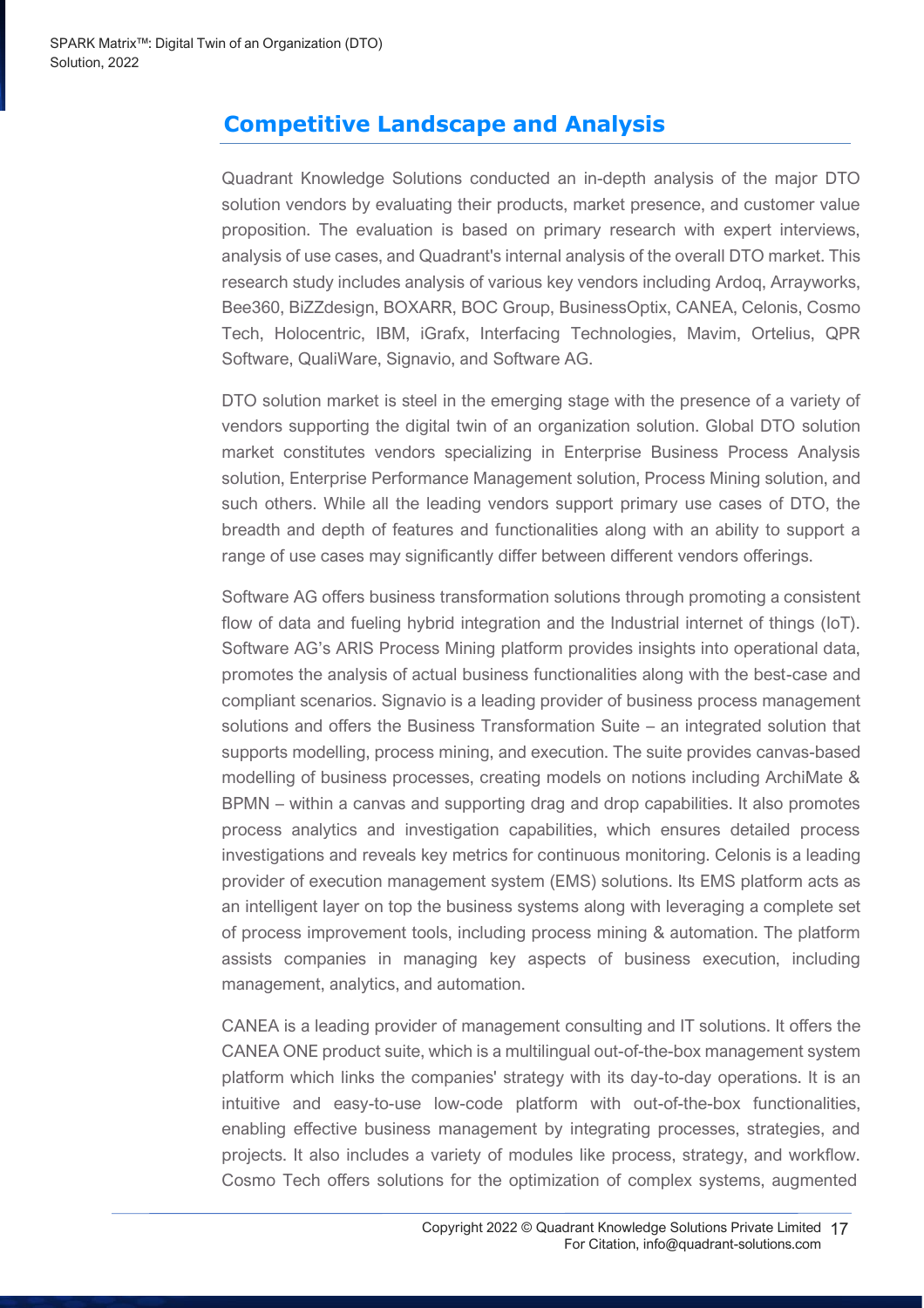intelligence, and optimization and simulation of industrial system processes. The company provides the Simulation Digital Twins platform which is built on a complex system modelling language (CoSML), and promotes simplified representation of hierarchical and heterogeneous systems, in a multi-scalar environment.

IBM offers digital twin of an organization (DTO), process mining, digital transformation, and operational intelligence solutions for analyzing & full management of business process improvements, along with the prediction of future trends and in-depth process analysis. The platform's advanced analytics capability continuously monitors resource bottlenecks, alignment of KPIs and process deviation, and allied activities for efficient analysis. QualiWare is a global business modelling software and consultancy provider helping organizations with their business process management, enterprise architecture, optimization initiatives, and quality management. It offers QualiWare X an enterprise architecture and business management tool that enables organizations to transform through collaboration and smart management. The platform improves the organization's performance with its integrated smart collaboration function, which efficiently utilizes the digital twins, business ecosystem, and customer journeys. QPR Software provides solutions for enterprise architecture, performance & process management, strategy execution, & process mining, and offers the QPR business operating system (BOS), which includes integrated modules like its flagship product QPR ProcessAnalyzer for process mining & analytics. The company offers a robust DTO supporting business operating system software, promoting business process modeling, and is connected to automated business process discovery along with analysis of ERP transactional-level operative data.

The DTO market surely has several strong contenders. With continuously evolving global technology scenarios, faster adoption rates, and compelling developments happening round the clock, the vendors need to also keep up with the evolving requirements and business needs. Ultimately, any solution that eases the burden of the workforce and increases their productivity always brings the maximum value to the table. Hence, the vendors could make the best use of the current situation for innovating & establishing themselves in future.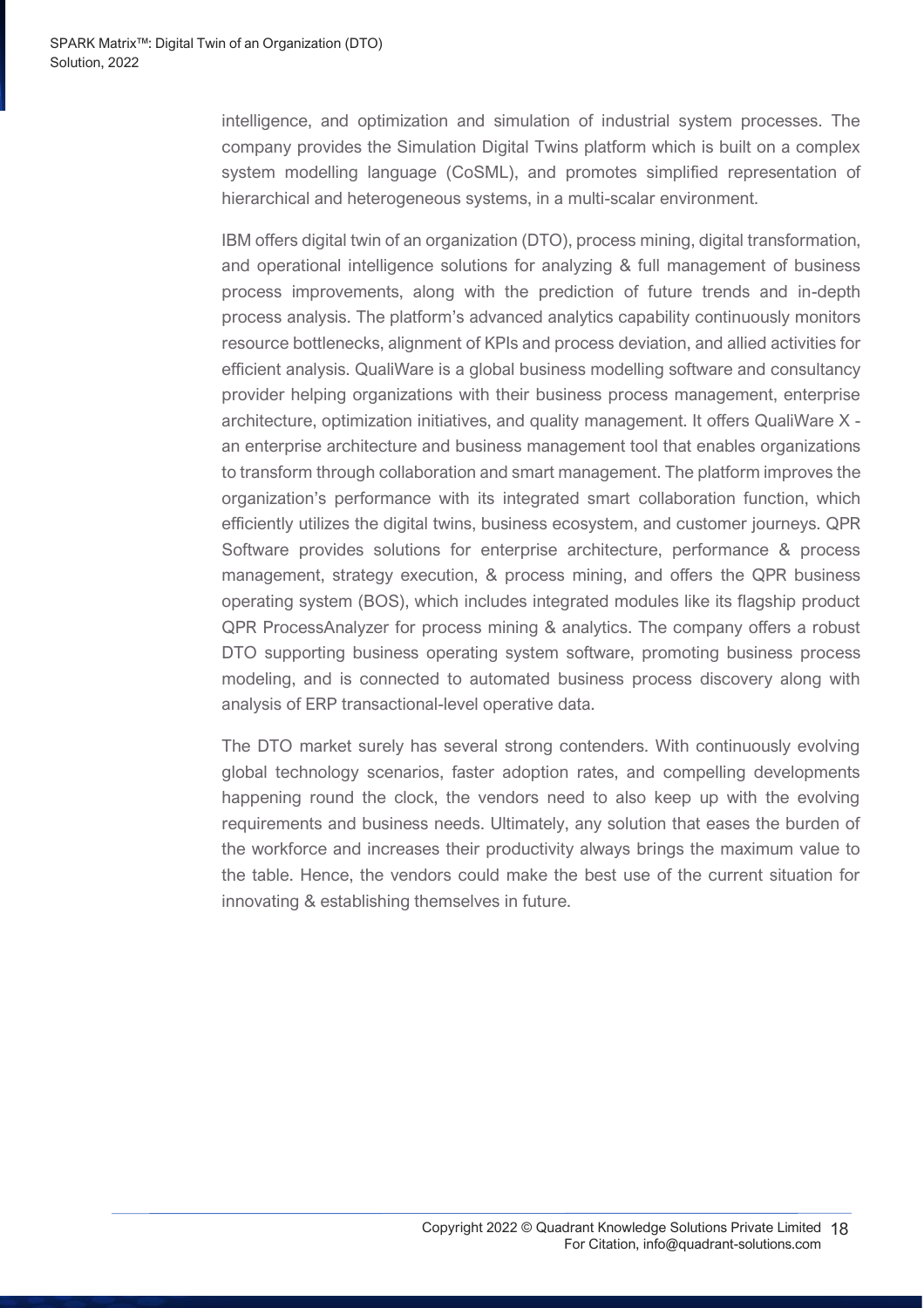### <span id="page-18-0"></span>**Competitive Differentiators**

Most DTO vendors provide comprehensive functionalities to support various use cases, their technology and customer value proposition. While that might differ based on their customer size, industry vertical, geographical markets, and organizationspecific requirements. The digital environment is continuously transforming, requiring vendors to expand their R&D budget and continuously enhances their platform's value proposition to ensure future market needs. Users should partner with DTO vendors with robust technology strategy and roadmap for improving their platform features & functionalities, product strategy, and alignment with emerging transformational trends. The vendor's ability to accommodate emerging technology trends, including the sophistication of technology platform, integration & interoperability, ease of implementation, use cases support, AI/ML, insight driven, vendor domain knowledge & experience, product roadmap strategies are increasingly becoming key differentiators for selecting DTO solution:

- **The Sophistication of Technology Platform**: Users are advised to conduct a comprehensive evaluation of different DTO vendors before purchasing. A DTO solution depends entirely on the ability to create a sophisticated representation of the business scenarios and extract meaningful data, intelligent, logical reasoning, and advanced data analytics capabilities. For the same, the vendors are offering a robust technology platform which is capable of importing, handling, processing, and incorporating a variety of data sets from various business departments and operational fields with a precise operational understanding. A well-built technology platform is capable of replicating and simulating 'instances' under various conditions to increase the understanding of the process. An advanced technology platform also assists business leaders in precise scenario planning, exploring & choosing the optimum options, and in risk minimization for the companies' decided path of operations.
- **Integration and Interoperability**: The DTO can integrate processes through adapters/connectors like RESTful APIs, message-oriented middleware (MOM), files and databases to receive and send data. The platforms also have adapters for web services, packaged applications, or sensor data in event streams or historical databases. The vendors are also offering seamless integration with collaborative tools that help employees to accomplish their tasks more efficiently. Users should evaluate the DTO solution that provides an integral approach to operate and transform the processes and structure of the whole organization.
- **Ease of Implementation**: While the DTO solution has earned a solid reputation for delivering quick ROI, its implementation is still considered a challenge amongst the organizations. DTO solution should support large enterprises'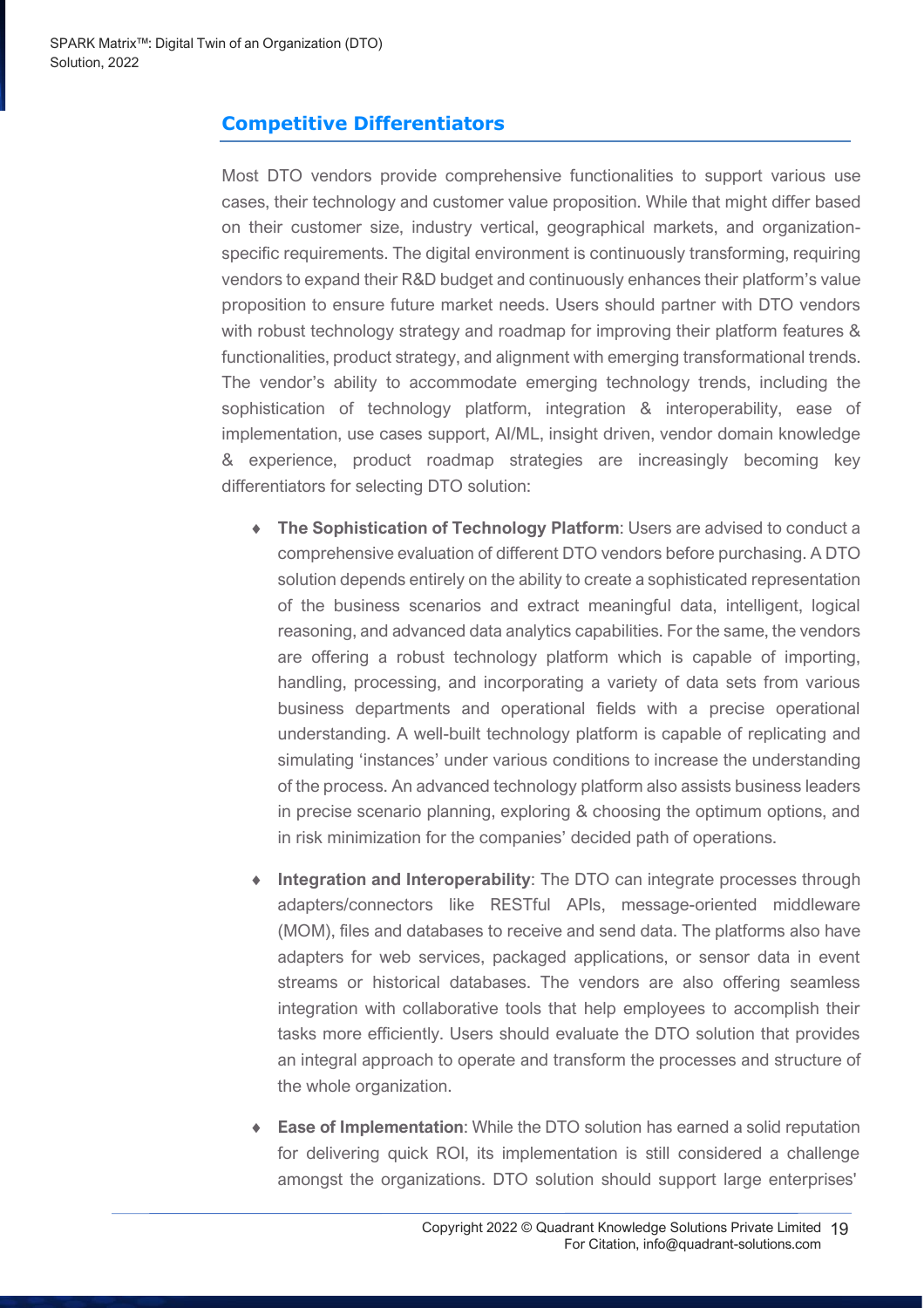needs with its scalable technical architecture that allows for load-balanced deployment across multiple organizational processes. The DTO ensures that organizations are safeguarded from potential vulnerabilities in the context of business lifecycle uncertainty, product safety & security, uncertainty in the operational cycle, and repeatability of operations. The DTO also promotes a streamlined day-to-day operational sequence of the activities and real-time cross-functional collaboration. It offers lesser time to model and to visualize the organization as a whole, along with ensuring ease of analyzing and understanding the operational virtual model. The more simplified and easier to implement the DTO, the higher is the probability and rate of adoption, thus promoting an exponential increase in operational efficiency. The users should also evaluate vendors that have the ability to capture automation, innovation, process improvement, transformation opportunities in less time.

- **Supporting a Variety of Use Cases**: A DTO primarily drives the digital transformation, reduces process redundancies, and promotes a configured enterprise architecture capable of handling a variety of system complexities. The DTO is meant to mirror the entire organizational system to understand the technology trends and leverage & accommodate technologies like AI, ML and IoT into the purview of the organizational jurisdiction seamlessly. A DTO ideally supports a plethora of use cases in practically any field of operation globally, and the potential to tap into it is practically unlimited. A DTO could be used for improved enterprise-level decision-making, customer experience management, impact on change communication within the organization, monitoring business transformations in the digital context, amalgamating the project implementation and project strategy, cost optimization, and benchmarking & streamlining operational tasks. Users should evaluate the DTO vendors that support their organization-specific and industry-specific use cases to ensure an enhanced technology ownership experience.
- **Artificial Intelligence (AI) and Machine Learning (ML) Capabilities**: A DTO is highly efficient in predictive analysis and predictive modelling. This involves collating large chunks of data spread across a certain period and continuously comparing individual parameters from the available data sets to the newer data packets being added into the repository. This process is executed on a realtime basis and implemented with immediate feedback, and with corresponding corrections in the output values.ML, AI, and big data analytics are the primary drivers which differentiate organizations' operational excellence from one another. Thus, an organizational setup heavily reliant on a process-driven approach would further have the autonomy to communicate with different processes, gather and compare critical data points, and gauge the need to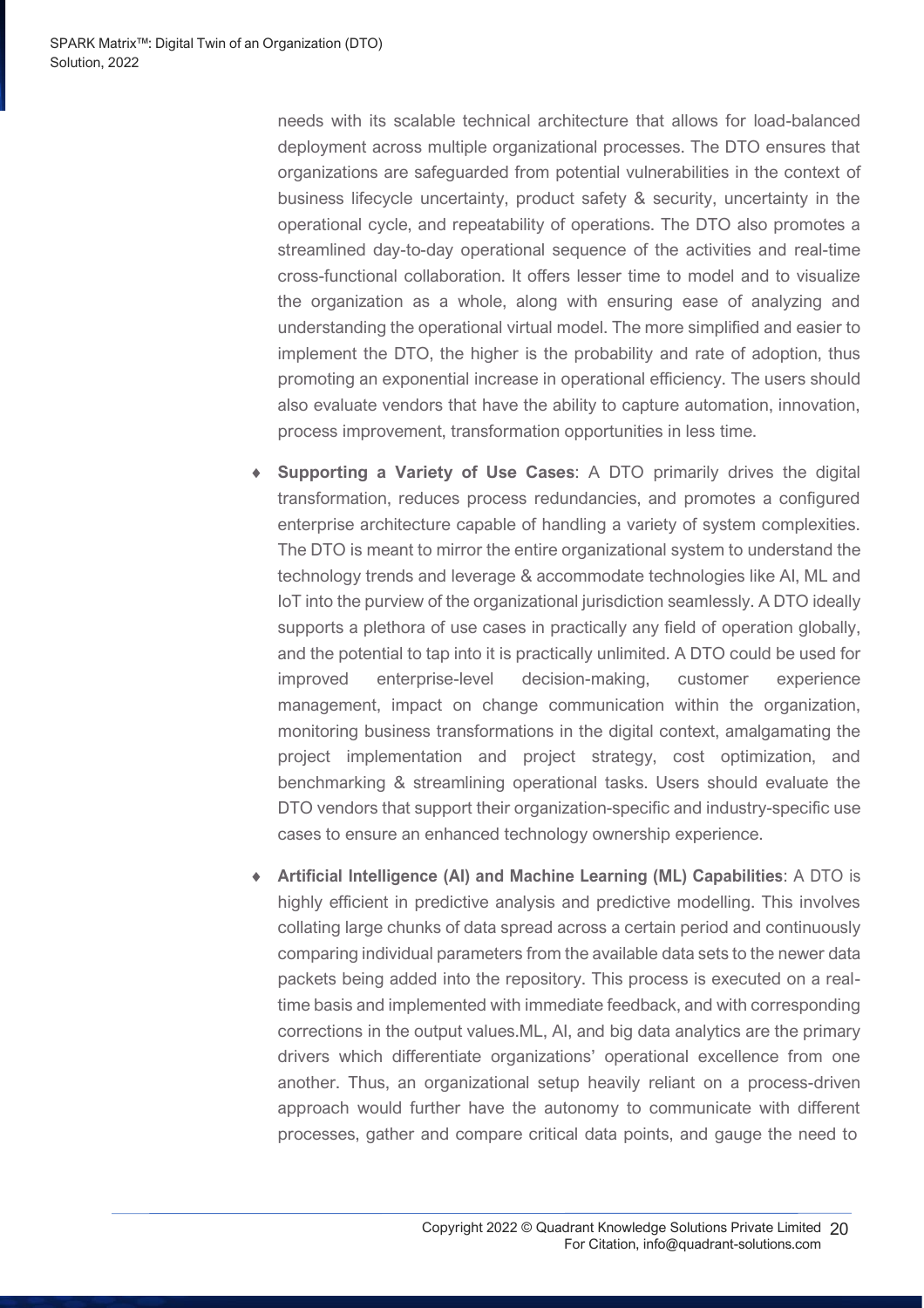tweak certain parameters as per requirement– all in a virtually simulated environment.

- **Smarter Insights - Data-Driven and Human-Based:** Modern business environment is quite complex owing to exponentially increasing data packets being generated, intricate processes and complex human behaviour and the interrelation and interdependencies between them. A DTO is capable of providing key insights and predictive suggestions based on the available data and process information. By utilizing intelligent data handling tools, business analysis, automatic task management, and the incorporation of human behaviour patterns and actions, the system can come up with better and more realistic solutions for manageable process workflows. Hence, many vendors are focusing on offering smarter insights by combining both data-driven insights with a touch of human operations management.
- **Scalability:** Previously, organizations would focus on individual monitoring devices for recording and analyzing process flows from the inventory to the delivery and understanding the run-time data to figure out the downtime, maintenance requirements, process output efficiency and improvements, as and when required. Nowadays, companies seek wide predictive maintenance, critical asset deployment analysis, and system & network monitoring. Thus, the scalability of the DTO solution is critical for integrating the increasing number of processes, systems, departments, and stakeholders. Scalability also helps redefine and visualize the organizational mission and redesign the processes and technology offerings since it provides an elaborate understanding of the organization's capacity to perform if the scale of operations was to increase multiple times and whether there would be any breakdowns in the functioning of the system operations.
- **Vendors Domain Knowledge and Industry Experience:** As the DTO market is evolving, the users should evaluate vendors based on their specific domain knowledge to provide an innovative, holistic virtual representation of the organization's process and position themselves as the provider of the wide range of use cases. Users are also advised to consider the vendor's capability of offering advanced technological tools like AI/ML into their platform in forecasting, planning, and predefining what next step should be taken to continuously improve process outcomes. Users must carefully examine vendors who are replacing tools in the areas of enterprise architecture management, IT financial management, strategy execution management, task management, and project & portfolio management.
- **Product Strategy and Roadmap**: Provision of DTO requires a systematic understanding of the application for which the system needs to be used, along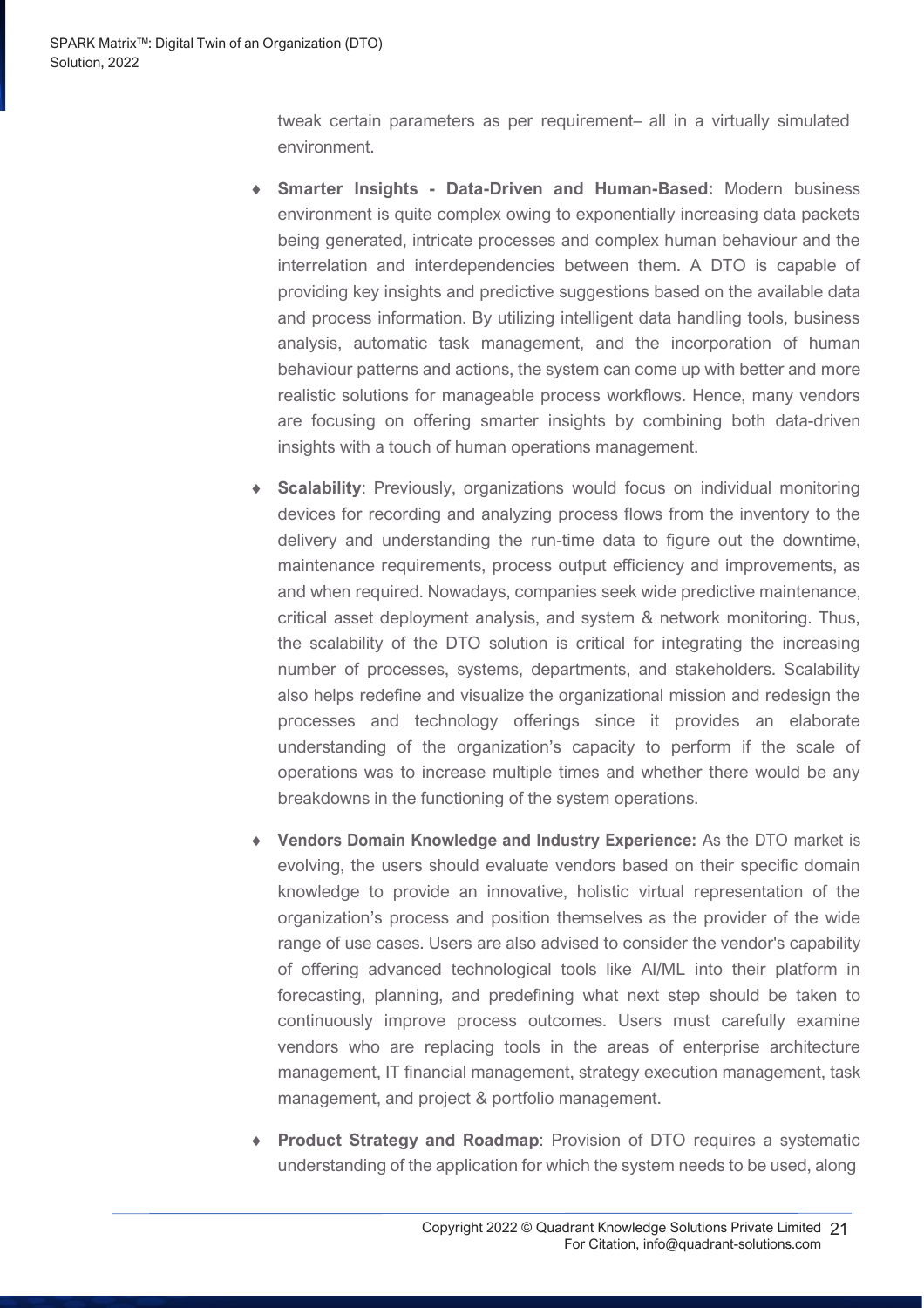with keeping track of the current technological trends and value propositions that are expected by organizations. Further, DTO vendors focuses more on technological and simulation enhancements and fast-track situation-specific insights making use of advanced analytics, including AI & ML, for better predictive modelling. Faster and smarter insights utilizing predictive data modelling and analytics, increased support for a variety of use cases, and enhanced platform integration capabilities are some of the product strategies that vendors are looking forward for incorporation. Additionally, increasing support for big data, IoT data, and event data, along with a focus on comprehensive surveillance solutions with sophisticated data integration and analytics capabilities, would result in the incorporation of customized model development and propel the existing process and workflow technologies.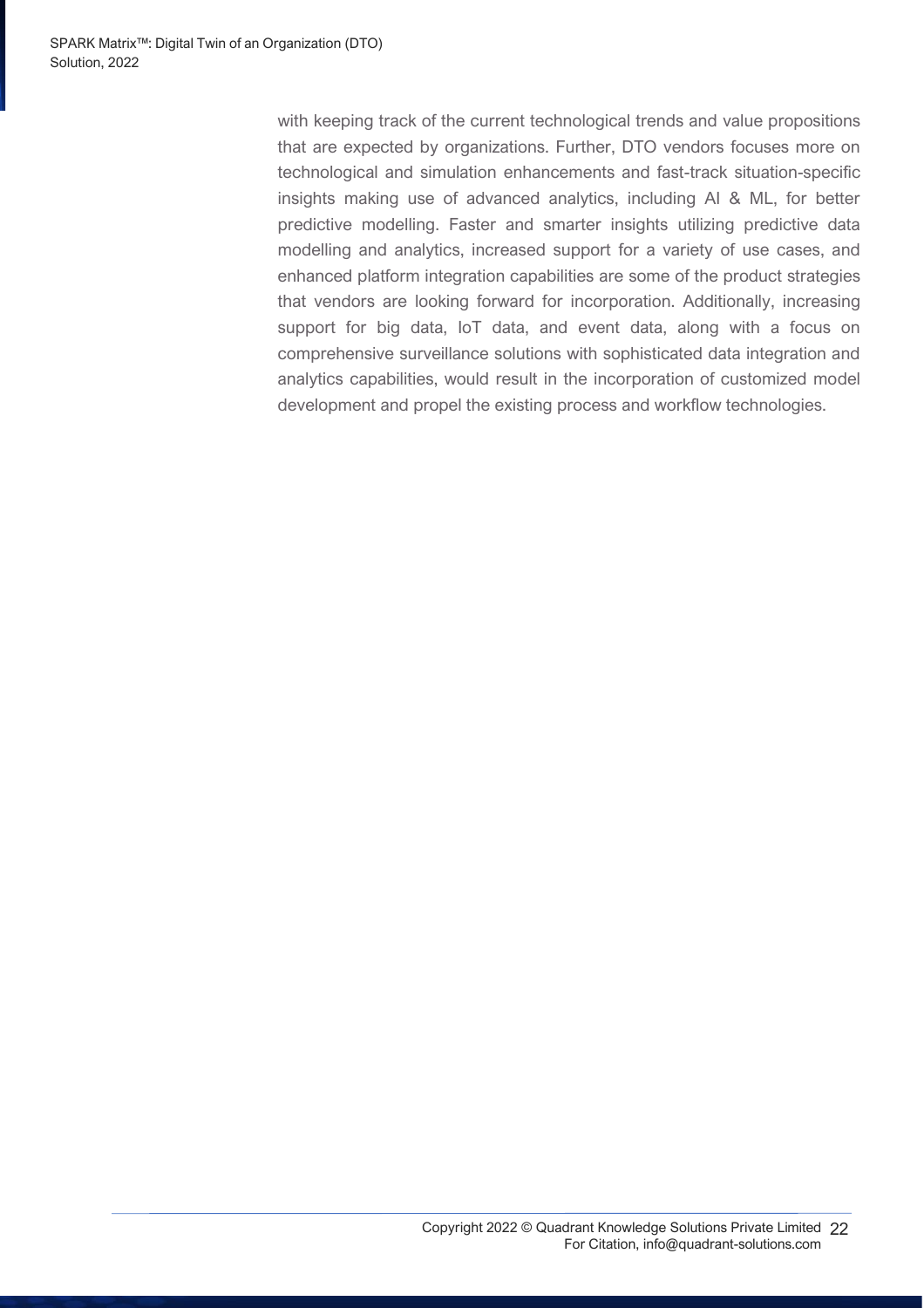# <span id="page-22-0"></span>**Future of Digital Twin of an Organization**

The Digital twin of organization platform vendors are focusing on replacing the tools in the areas of enterprise architecture management, customer relationship management, IT financial management, task, project & portfolio management, and strategy execution management. It will also be enhancing its simulation capabilities to provide a real-time update of the processes with an integrated view through reporting and analytics dashboards. The vendors are planning to offer agile methods to be utilized by the production and process execution teams.

The vendors are continuously focusing on strengthening the integration capabilities with tools like Jira, Microsoft, ServiceNow, Gitlab and others. Additionally, the vendors also focus on improving simulation capabilities for more input variables, more complex modelling, and more comprehensive business cases. It also offers tools such as collaborative design and multi-phase/multi-state transformation. Furthermore, major focus is provided on enhancing standard operating procedure features, knowledge assessment and Kanban functionality, knowledge graphs, auto-notation of models based on data, and context workforce optimization insights.

The future of DTO will be driven by continuous focus and delivery of model-driven configuration and a low code/no-code approach. The vendors would provide data ingestion enhancements for future performance and user experience performance. Moreover, enhancement in new risk and value framework based on custom and monetized KPI (risk-based planning) and increased range of modelling use-cases ("live-simulation" using real-time data updates for asset management) will be seen in the coming future. The vendors would also be focusing on expanding mining capabilities and integration with sentiment data providers along with enterprise modelling & process governance capability. Additionally, enhancement in connectivity & data management capability through integrations will improve the data management layer. There will be a continuous focus on enhancing business accelerators for content packages, including models, metrics, and other process-relevant artifacts to accelerate time to value.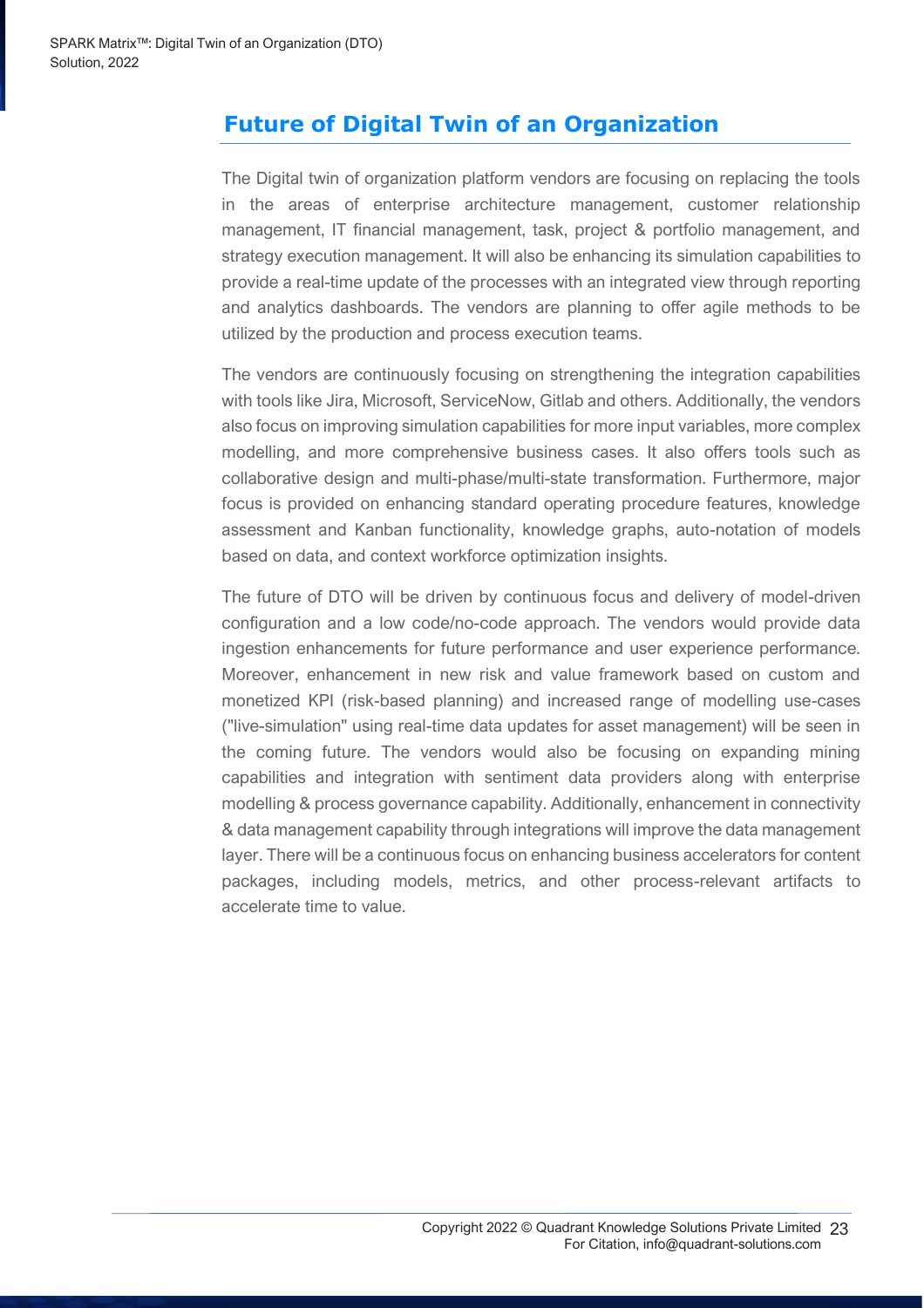### <span id="page-23-0"></span>**SPARK Matrix™: Strategic Performance Assessment and Ranking**

Quadrant Knowledge Solutions' SPARK Matrix provides a snapshot of the market positioning of the key market participants. SPARK Matrix provides a visual representation of market participants and provides strategic insights on how each supplier ranks related to their competitors, concerning various performance parameters based on the category of technology excellence and customer impact. Quadrant's Competitive Landscape Analysis is a useful planning guide for strategic decision makings, such as finding M&A prospects, partnership, geographical expansion, portfolio expansion, and others.

Each market participant is analyzed against several parameters of Technology Excellence and Customer Impact. In each of the parameters (see charts), an index is assigned to each supplier from 1 (lowest) to 10 (highest). These ratings are designated to each market participant based on the research findings. Based on the individual participant ratings, X and Y coordinate values are calculated. These coordinates are finally used to make SPARK Matrix.

| <b>Technology Excellence</b>         | Weightage | <b>Customer Impact</b>         | Weightage |
|--------------------------------------|-----------|--------------------------------|-----------|
| Sophistication of Technology         | 20%       | Product Strategy & Performance | 20%       |
| Competitive Differentiation Strategy | 20%       | Market Presence                | 20%       |
| <b>Application Diversity</b>         | 15%       | Proven Record                  | 15%       |
| Scalability                          | 15%       | Ease of Deployment & Use       | 15%       |
| Integration & Interoperability       | 15%       | Customer Service Excellence    | 15%       |
| Vision & Roadmap                     | 15%       | Unique Value Proposition       | 15%       |

### **Evaluation Criteria: Technology Excellence**

- **The sophistication of Technology**: The ability to provide comprehensive functional capabilities and product features, technology innovations, product/platform architecture, and such others
- **Competitive Differentiation Strategy**: The ability to differentiate from competitors through functional capabilities and/or innovations and/or GTM strategy, customer value proposition, and such others.
- **Application Diversity**: The ability to demonstrate product deployment for a range of industry verticals and/or multiple use cases.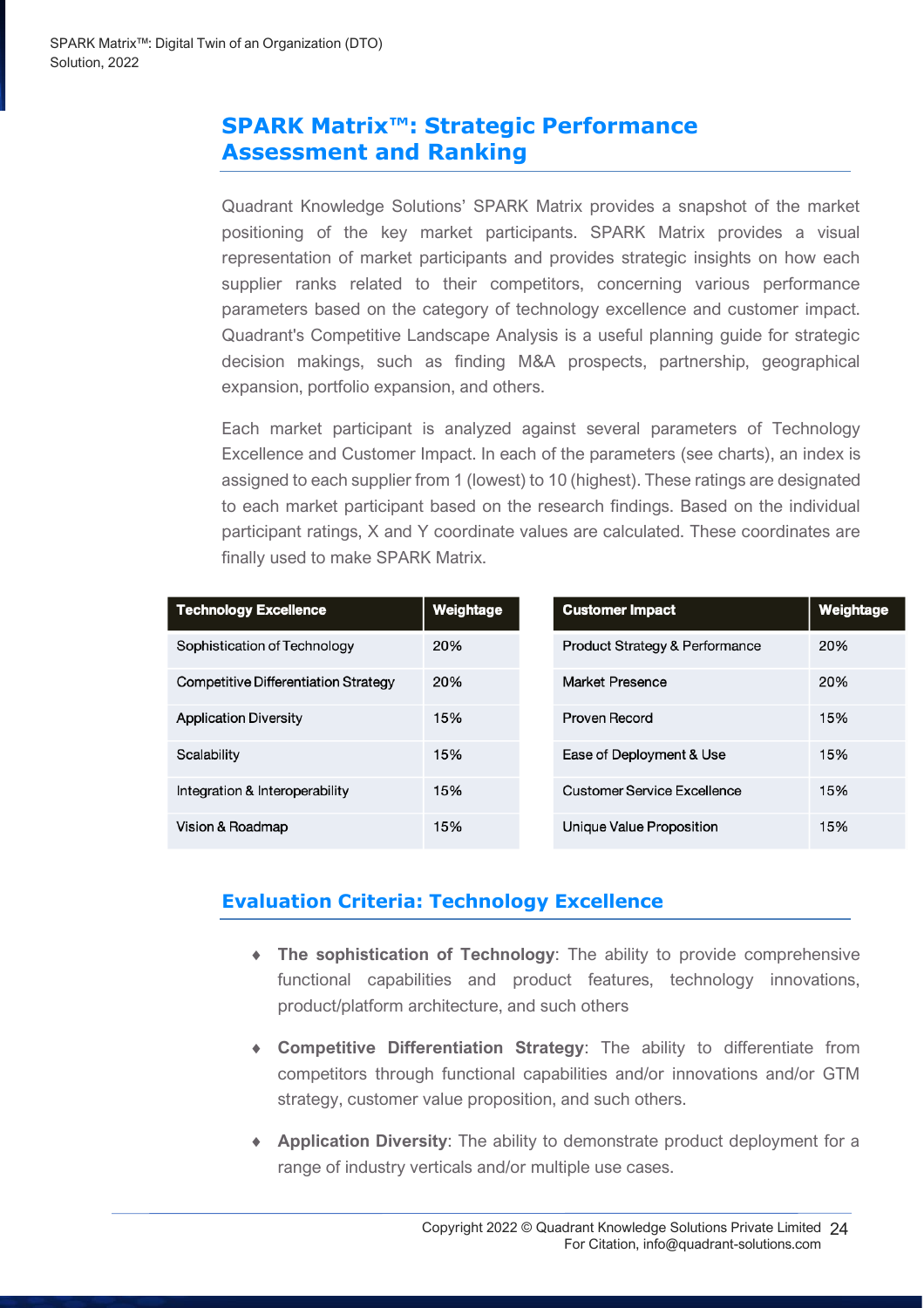- **Scalability**: The ability to demonstrate that the solution supports enterprisegrade scalability along with customer case examples.
- **Integration & Interoperability**: The ability to offer product and technology platforms supporting integration with multiple best-of-breed technologies, providing out-of-the-box integrations, and open API support and services.
- **Vision & Roadmap**: Evaluation of the vendor's product strategy and roadmap with the analysis of key planned enhancements to offer superior products/technology and improve the customer ownership experience.

### **Evaluation Criteria: Customer Impact**

- **Product Strategy & Performance**: Evaluation of multiple aspects of product strategy and performance in terms of product availability, price to performance ratio, excellence in GTM strategy, and other product-specific parameters.
- **Market Presence**: The ability to demonstrate revenue, client base, and market growth along with a presence in various geographical regions and industry verticals.
- **Proven Record**: Evaluation of the existing client base from SMB, mid-market and large enterprise segment, growth rate, and analysis of the customer case studies.
- **Ease of Deployment & Use**: The ability to provide superior deployment experience to clients supporting flexible deployment or demonstrate superior purchase, implementation, and usage experience. Additionally, vendors' products are analyzed to offer a user-friendly UI and ownership experience.
- **Customer Service Excellence**: The ability to demonstrate vendors capability to provide a range of professional services from consulting, training, and support. Additionally, the company's service partner strategy or system integration capability across geographical regions is also considered.
- **Unique Value Proposition**: The ability to demonstrate unique differentiators driven by ongoing industry trends, industry convergence, technology innovation, and such others.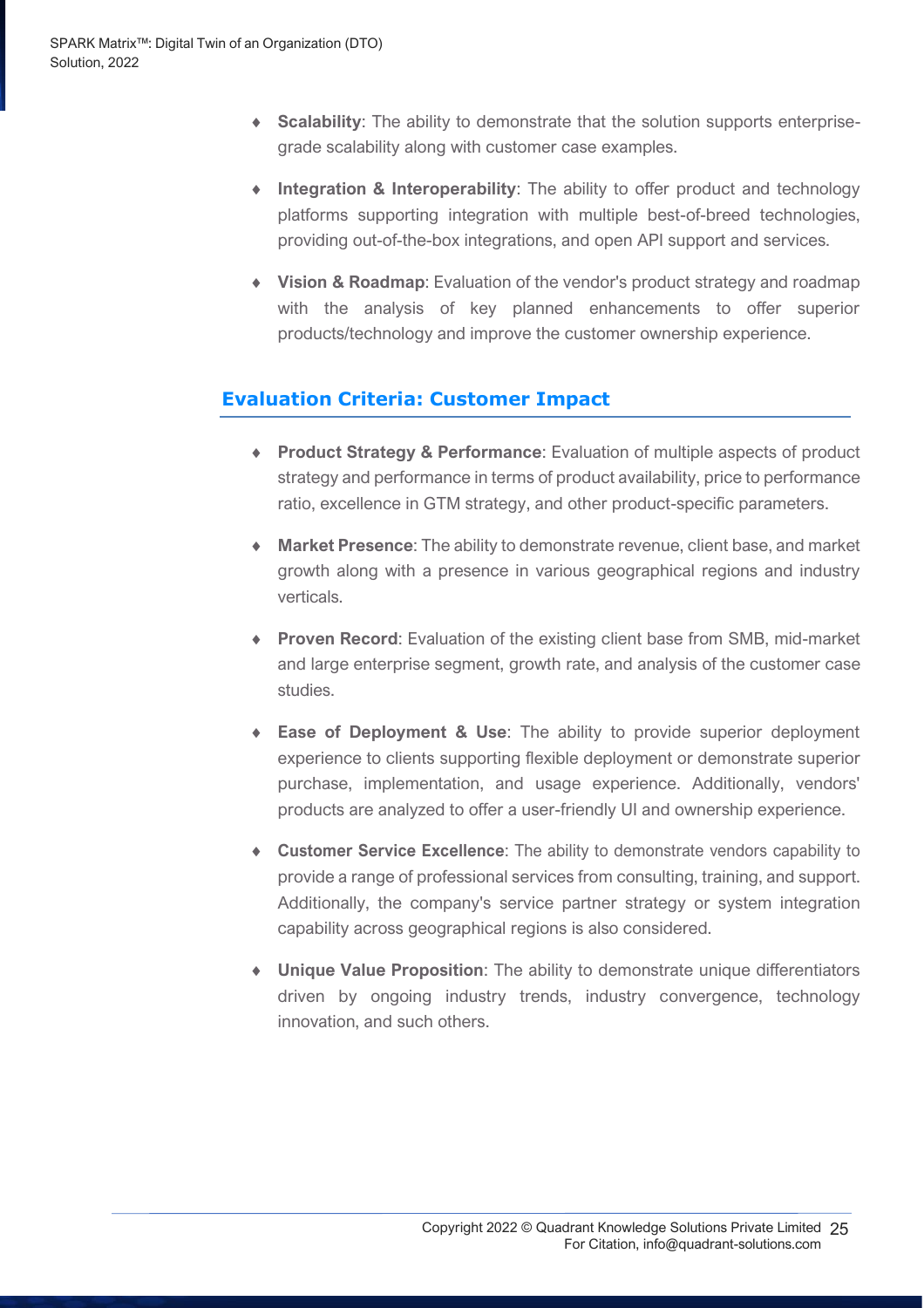### **SPARK Matrix™: Digital Twin of an Organization (DTO) Solution**

Strategic Performance Assessment and Ranking

### **Figure: 2022 SPARK Matrix™** (Strategic Performance Assessment and Ranking) Digital Twin of an Organization (DTO) Solution Market



**Technology Excellence**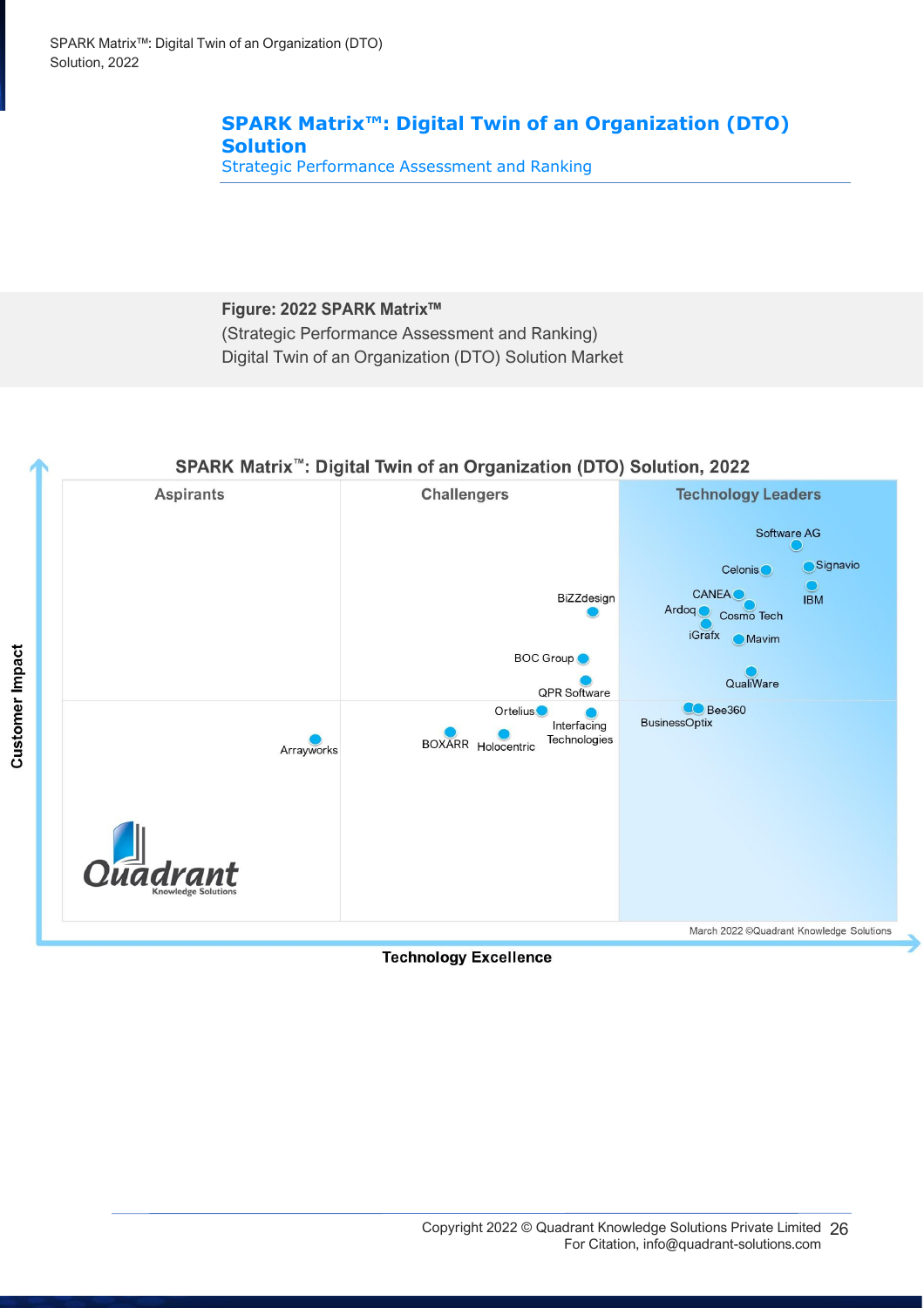# <span id="page-26-0"></span>**Vendor Profiles**

Following are the profiles of the leading DTO solution vendors with a global impact. The following vendor profiles are written based on the information provided by the vendor's executives as part of the research process. Quadrant research team has also referred to the company's website, whitepapers, blogs, and other sources for writing the profile. A detailed vendor profile and analysis of all the vendors, along with various competitive scenarios, are available as a custom research deliverable to our clients. Users are advised to directly speak to respective vendors for a more comprehensive understanding of their technology capabilities. Users are advised to consult Quadrant Knowledge Solutions before making any purchase decisions, regarding DTO technology and vendor selection based on research findings included in this research service.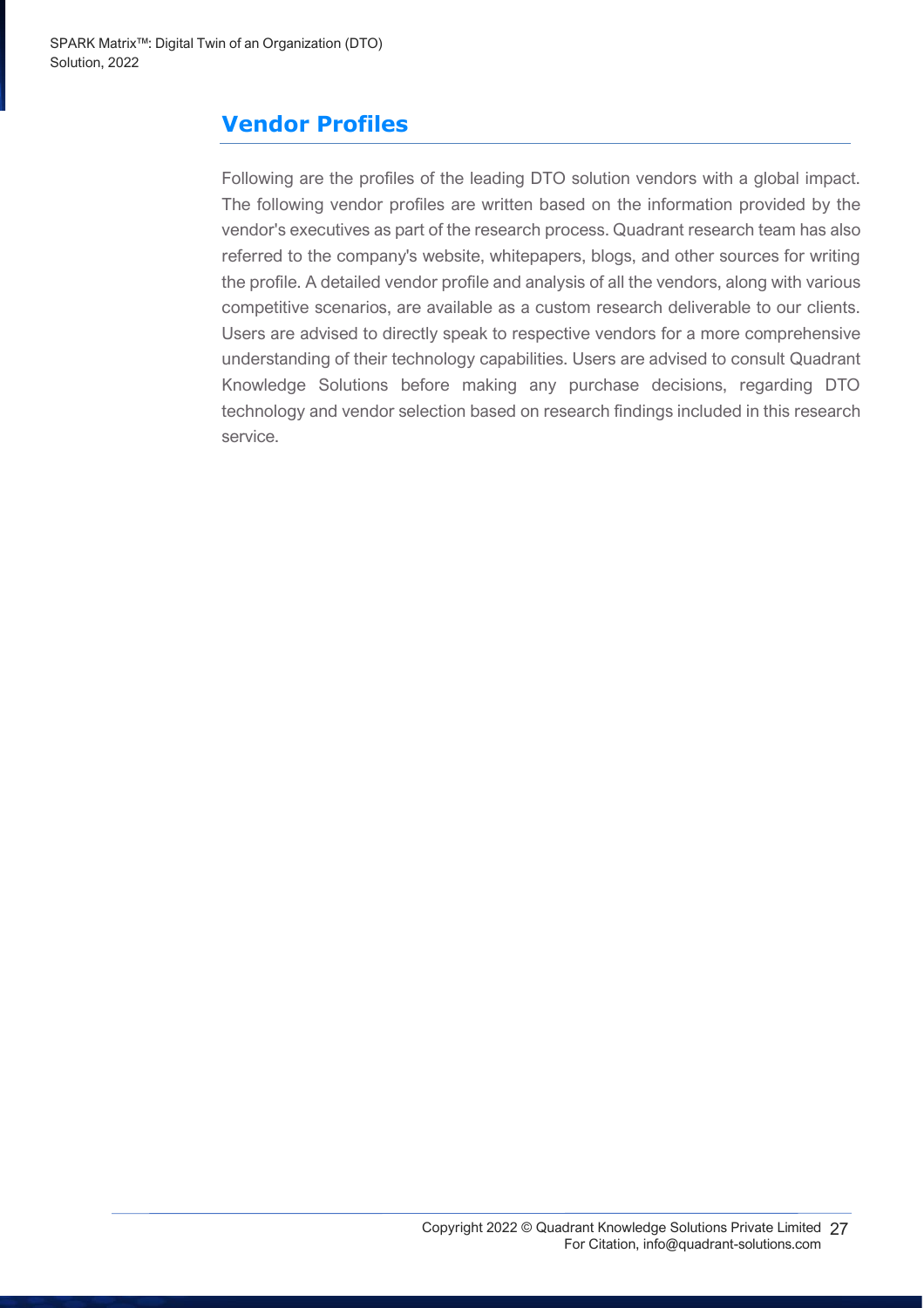### **QualiWare**

#### URL: [www.qualiware.com](https://www.qualiware.com/)

Founded in 1991 and headquartered in Denmark, QualiWare is a global business modeling software and consultancy provider. QualiWare offers an Enterprise Architecture and Business Management tool known as QualiWare X for organizations to evolve and transform through smart management and collaboration. The company's DTO solution offers various key features and functionalities which include full enterprise architecture coverage, full BPM support, capability management, enterprise investment, strategy to execution, collaboration across the entire enterprise, advanced analytics, social analytics, AI - picture to model & text to model, 3D Visualizer, integration external performance data, and metamodel to support API development.

The company offers full enterprise architecture coverage that enables users to architect the digital twin of an organization to a very granular level for creating a true representation of reality regardless of the point of view. It also supports BPM and other related notations for processes to be structured and defined to a level that best suits the digital twin requirements of an organization. It is also coupled with the company's governance & dashboarding/monitoring platform to calculate critical paths and compare different process revisions against each other, organizations can quickly establish a graphical representation of their digital twin that is supported by operational monitoring, reporting, and metrics.

The company is also offering enterprise investment capability so that the goals are transformed into outcomes through its standard change portfolio which considers the investment process, EA, investment strategy, and management of portfolio performance. The strategy to execution feature is achieved through out-of-the-box frameworks, templates, and models that provide logical guidance depending on the requirement and maturity of an organization. The company also supports collaboration across the entire enterprise to effectively leverage the potential that digital twin offers, it is essential that stakeholders can react rapidly to either address a process (or technical) deficiency or take advantage of an opportunity.

The company's advanced analytics and reporting services offer a holistic view for visualizing dependencies within the digital twin of the organization. QualiWare X offers one unified and consistent overview of organizational data and insights through integration capabilities. Furthermore, it enables users to keep track of usage statistics through powerful visualizations, leading to proactive management through simplifying the analysis of complex data. Additionally, the social analytics capability enables management to analyze and report on usage and engagement metrics of the digital twin and operational environment. The AI - picture to model & text to model enables users to translate pictures into graphical models or text to graphical models.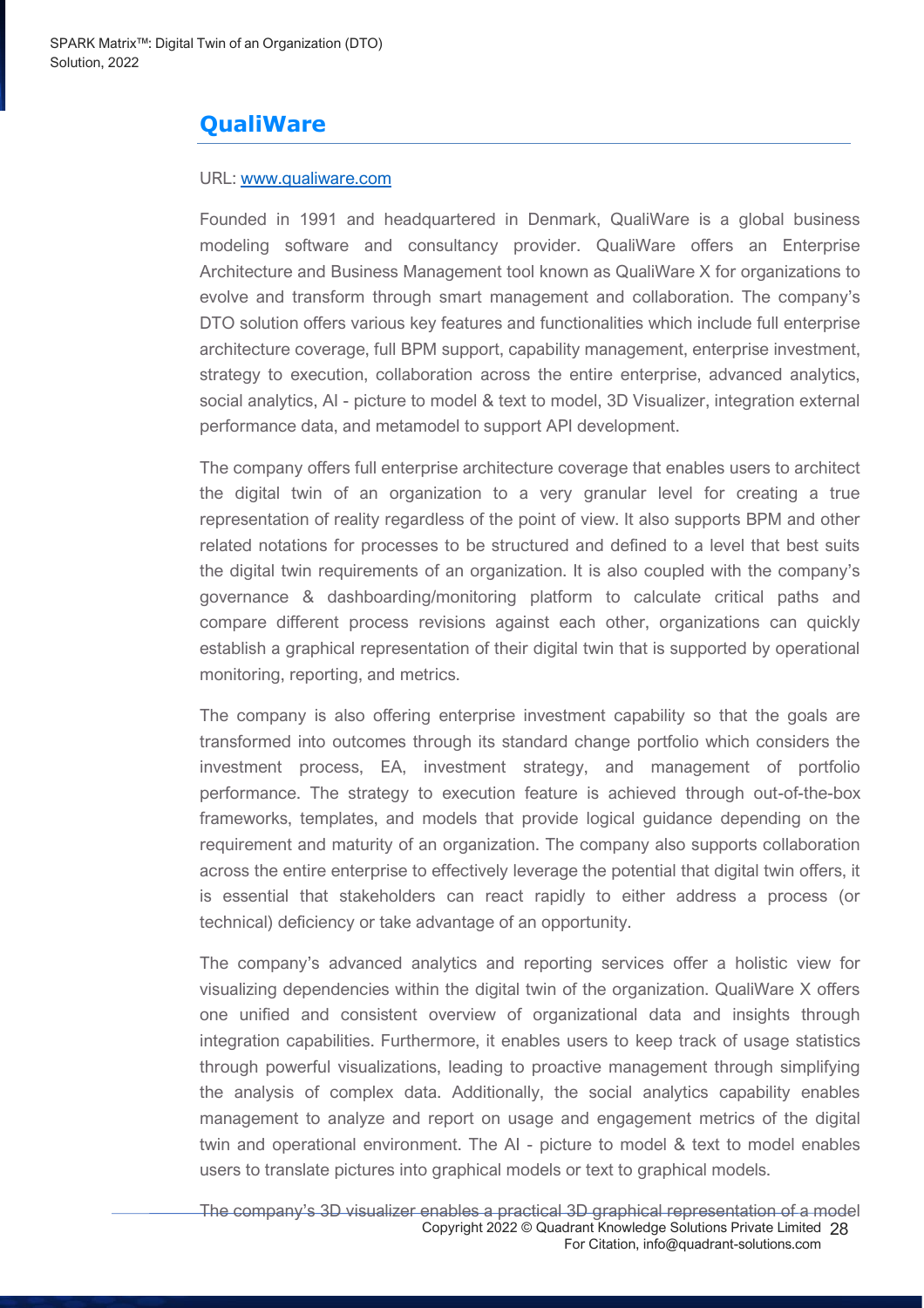to be visualized, analyzed, and enhanced through a 3-dimensional representation instead of viewing individual models based on their respective templates. The company's analytics engine can seamlessly integrate with external data sources to enable a single view of performance data. It also leverages performance data of a digital twin effectively to quickly predict a potential failure or service impact based on trend analysis. The company supports open APIs based on RESTful web services to integrate with third-party systems both to read and write. Additionally, QualiWare provides a generic table interface for basic connections and import/export of CSV/Excel or table-based data. OLEDB and ODBC connectors allow QualiWare X to interrogate and integrate data from external databases.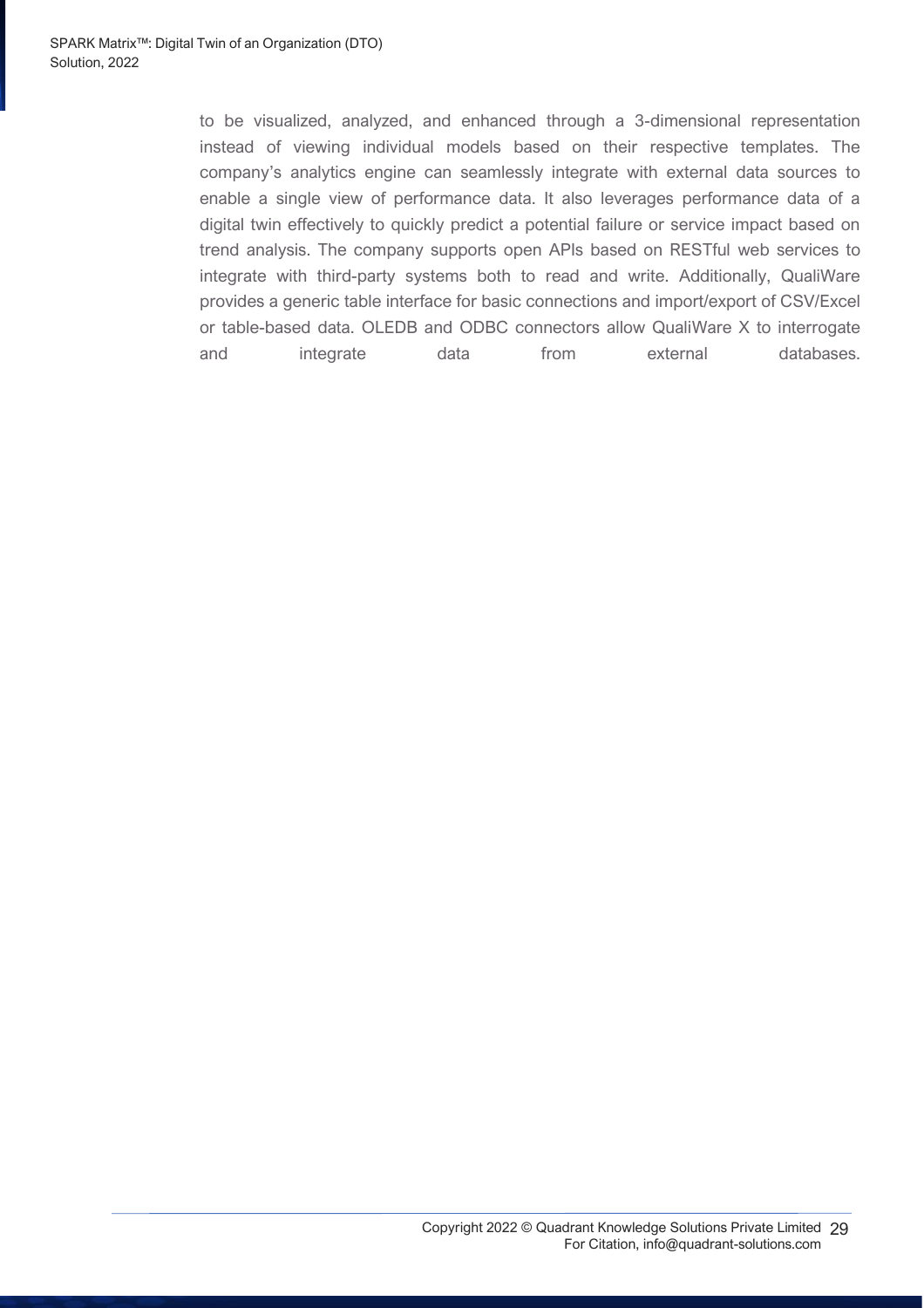### **Analyst Perspective**

Following is the analysis of QualiWare's capabilities in the digital twin of an organization solution market:

- QualiWare offers global business modeling software that helps organizations with their enterprise architecture, quality management, business process management, and optimization initiatives. QualiWare X with its advanced features enables the business to integrated smart collaboration, supporting efficient use of the surrounding business ecosystem, digital twins, and successful customer journeys to improve business performance and efficiency.
- Some of the key differentiators of the company include full architecture viewpoint coverage like Business Architecture, Data Architecture, Application Architecture, Technology Architecture, and Integration Architecture at the conceptual, logical, and physical layers which can be combined with other metamodels, frameworks, and pre-defined accelerated processes to provide an end-to-end digital twin capability. It also supports strategic transformation planning and implementation support - from strategy to execution.
- Additionally, the platform is developed with collaboration as a core feature like governance workflows & social behavior analytics. It also offers extensive relational capabilities to transform a single object or model into a valuable information asset that can demonstrate its relevance, value, and contribution to the delivery of business services. The platform's digital twin is supported by the interface between physical and logical architectures to gather performance data and other relevant feedback from the operating environment to enrich the reporting and operating capabilities of processes and other models.
- The company holds a strong customer base including some of the leading brands across industry verticals such as government & public sector, energy & utilities, financial services, manufacturing, healthcare & life sciences, and many others. In terms of geographical presence, QualiWare has a major presence in Europe, followed by the American region. It also has a significant presence in the Middle East and Africa and Asia Pacific region. QualiWare supports various use cases like operating model approach, digitalization, communication & collaboration, business transformation, GRC, strategy to execution, and EA modeling.
- The primary challenge for QualiWare includes creating market awareness and educating the consumers for investing in DTO solutions, and the growing competition from both emerging and established vendors in this space. However, the company, with its sophisticated technology platform, comprehensive functional capabilities, and strong customer value proposition, is well-positioned to expand its market share in the global DTO solution market.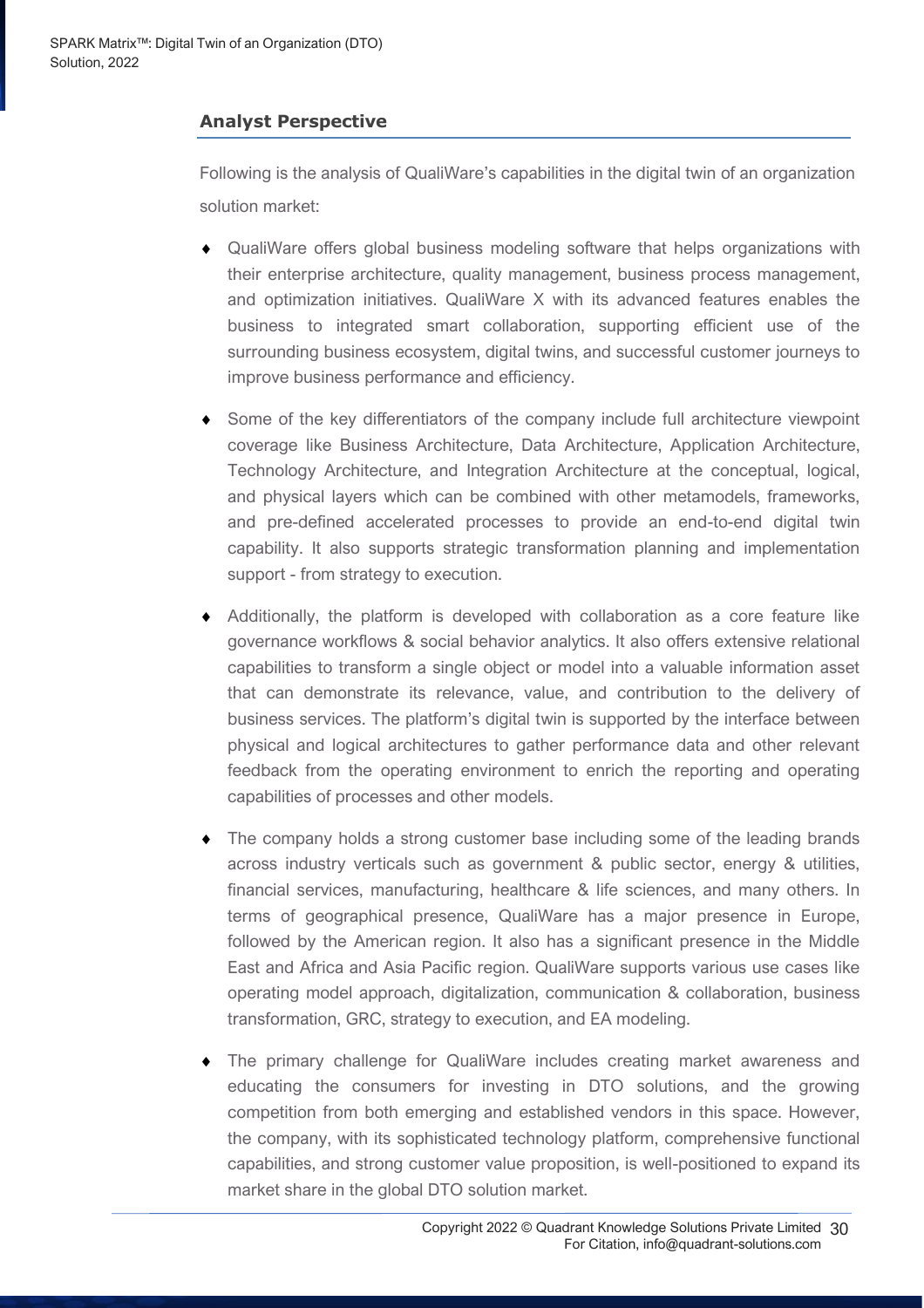- $\bullet$  In terms of technological future roadmap strategies, the company is continuing to focus on offering reverse and forward engineering for automation and performance measurements of digitalized businesses to create a continuous feedback loop for improvement. They are also increasing the support and methodology for collaboration - co-creation and knowledge sharing using different types of client environments like browser, tablet, phone, watch, glasses, etc. The company is also focusing on increasing analysis and 3D visualization capabilities that will document a user's journey through content and analyses to provide a roadmap for decision making.
- Additionally, the company is planning to expand application chaining to support a federation of virtualized content across multiple systems in the ecosystem, like making SAP processes in SAP Solution Manager available through QualiWare X to enable a coherent architecture across discrete systems. It is also enhancing license sharing between servers, SCIM standard supported, new dashboards, relationshipfilter and clustering analysis in 3d visualization, cloud architecture metamodel, GOWL metamodel, and further support for OpenAPI files.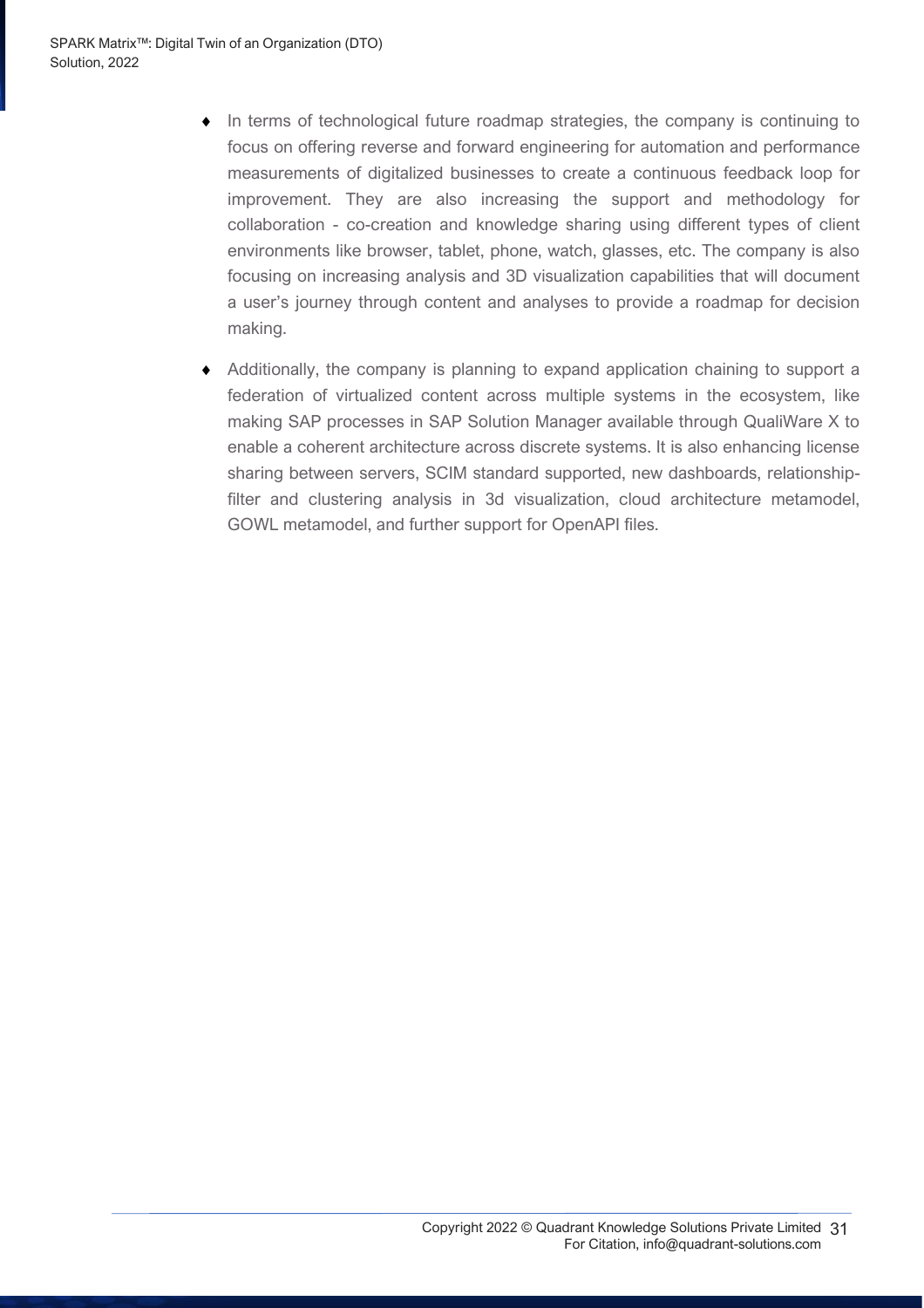# <span id="page-31-0"></span>**Research Methodologies**

Quadrant Knowledge Solutions uses a comprehensive approach to conduct global market outlook research for various technologies. Quadrant's research approach provides our analysts with the most effective framework to identify market and technology trends and helps in formulating meaningful growth strategies for our clients. All the sections of our research report are prepared with a considerable amount of time and thought process before moving on to the next step. Following is the brief description of the major sections of our research methodologies.



### **Secondary Research**

Following are the major sources of information for conducting secondary research:

### **Quadrant's Internal Database**

Quadrant Knowledge Solutions maintains a proprietary database in several technology marketplaces. This database provides our analyst with an adequate foundation to kick-start the research project. This database includes information from the following sources:

- Annual reports and other financial reports
- Industry participant lists
- Published secondary data on companies and their products
- Database of market sizes and forecast data for different market segments
- Major market and technology trends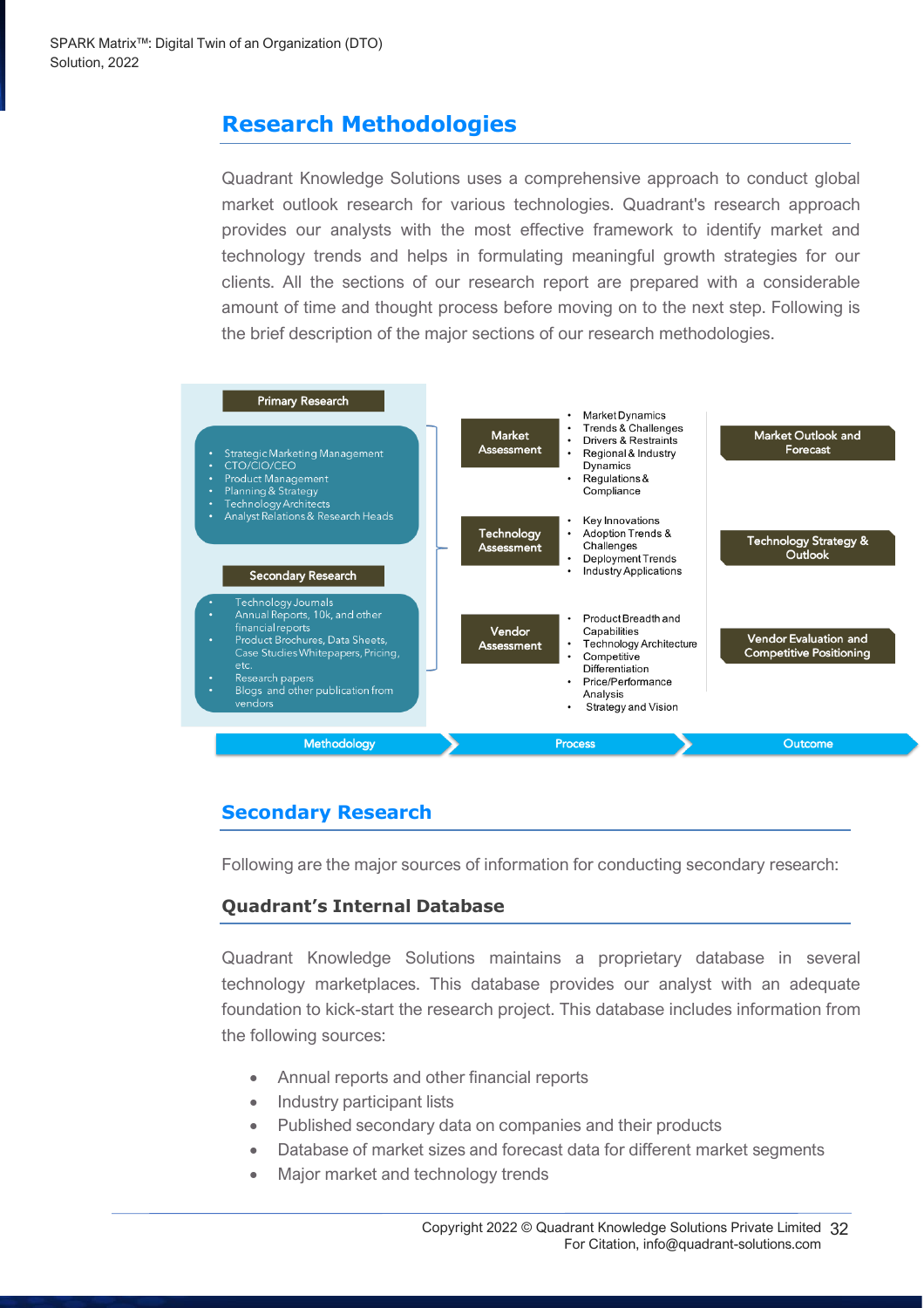### **Literature Research**

Quadrant Knowledge Solutions leverages on several magazine subscriptions and other publications that cover the wide range of subjects related to technology research. We also use the extensive library of directories and Journals on various technology domains. Our analysts use blog posts, whitepaper, case studies, and other literature published by major technology vendors, online experts, and industry news publications.

### **Inputs from Industry Participants**

Quadrant analysts collect relevant documents such as whitepaper, brochures, case studies, price lists, data sheet, and other reports from all major industry participants.

### **Primary Research**

Quadrant analysts use a two-step process for conducting primary research that helps us in capturing meaningful and most accurate market information. Below is the twostep process of our primary research:

**Market Estimation**: Based on the top-down and bottom-up approach, our analyst analyses all industry participants to estimate their business in the technology market for various market segments. We also seek information and verification of client business performance as part of our primary research interviews or through a detailed market questionnaire. The Quadrant research team conducts a detailed analysis of the comments and inputs provided by the industry participants.

**Client Interview**: Quadrant analyst team conducts a detailed telephonic interview of all major industry participants to get their perspectives of the current and future market dynamics. Our analyst also gets their first-hand experience with the vendor's product demo to understand their technology capabilities, user experience, product features, and other aspects. Based on the requirements, Quadrant analysts interview with more than one person from each of the market participants to verify the accuracy of the information provided. We typically engage with client personnel in one of the following functions:

- Strategic Marketing Management
- Product Management
- Product Planning
- Planning & Strategy

### **Feedback from Channel Partners and End Users**